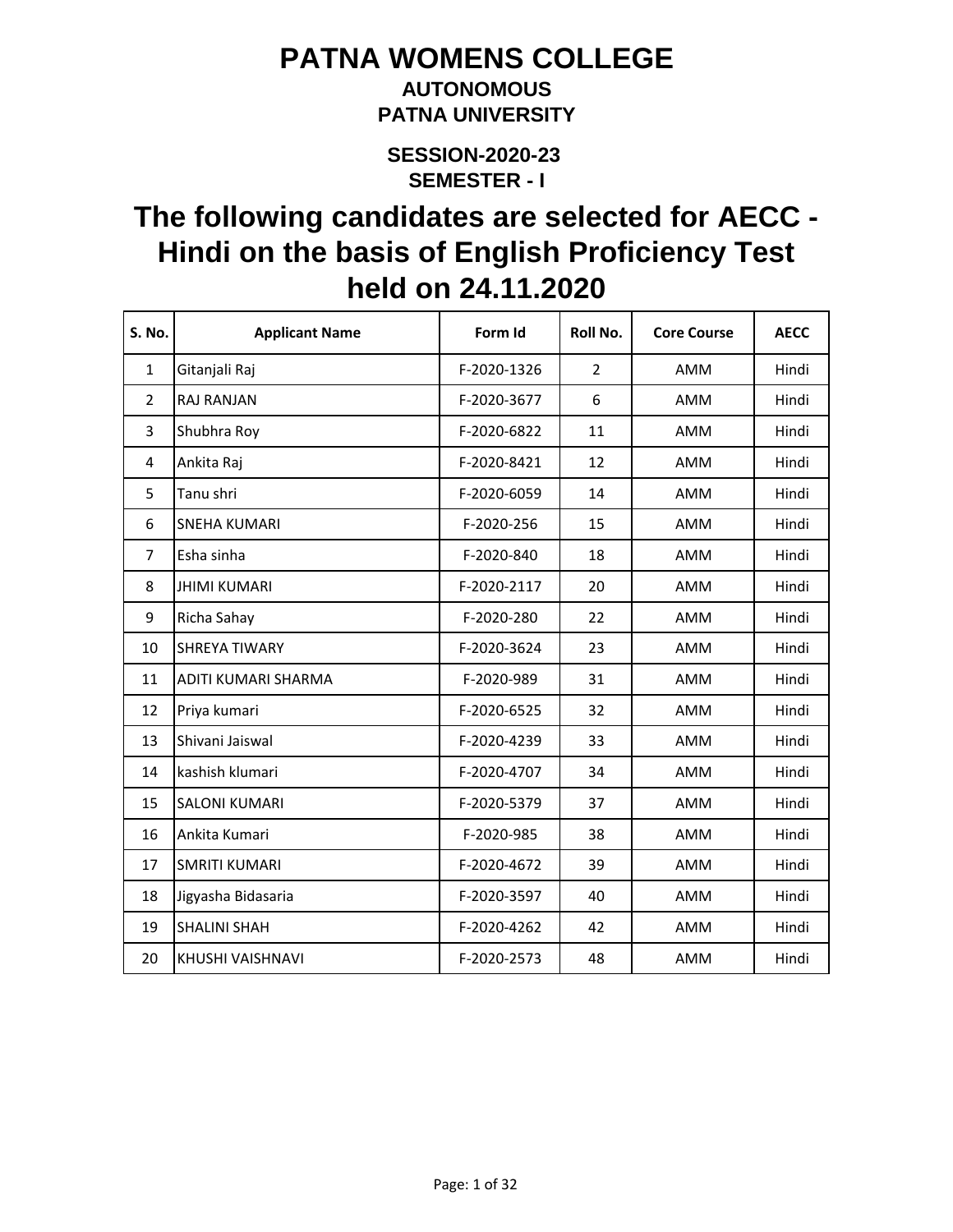#### **AUTONOMOUS PATNA UNIVERSITY**

**SEMESTER - I SESSION-2020-23** 

| S. No. | <b>Applicant Name</b> | Form Id     | Roll No.       | <b>Core Course</b> | <b>AECC</b> |
|--------|-----------------------|-------------|----------------|--------------------|-------------|
| 21     | Rohini Thakur         | F-2020-1117 | $\overline{2}$ | <b>B.Com</b>       | Hindi       |
| 22     | Anjali sinha          | F-2020-156  | 4              | <b>B.Com</b>       | Hindi       |
| 23     | KHUSHI KUMARI         | F-2020-69   | 5              | <b>B.Com</b>       | Hindi       |
| 24     | Palak Agarwal         | F-2020-132  | 9              | <b>B.Com</b>       | Hindi       |
| 25     | <b>SHREYA PARMAR</b>  | F-2020-1026 | 12             | <b>B.Com</b>       | Hindi       |
| 26     | Annupriya             | F-2020-1350 | 19             | <b>B.Com</b>       | Hindi       |
| 27     | Sonal kumari          | F-2020-2607 | 24             | <b>B.Com</b>       | Hindi       |
| 28     | Shalini kumari        | F-2020-1765 | 25             | <b>B.Com</b>       | Hindi       |
| 29     | Arma Wasim            | F-2020-1150 | 27             | <b>B.Com</b>       | Hindi       |
| 30     | SRISHTI KUMARI        | F-2020-1952 | 33             | <b>B.Com</b>       | Hindi       |
| 31     | Shalini Singh         | F-2020-1810 | 35             | <b>B.Com</b>       | Hindi       |
| 32     | Pratiksha singh       | F-2020-1850 | 36             | <b>B.Com</b>       | Hindi       |
| 33     | Muskan Kumari         | F-2020-2800 | 41             | <b>B.Com</b>       | Hindi       |
| 34     | <b>MANJARI SINGH</b>  | F-2020-1826 | 42             | <b>B.Com</b>       | Hindi       |
| 35     | Shimpi Kumari         | F-2020-2161 | 43             | <b>B.Com</b>       | Hindi       |
| 36     | <b>SHAILEY SINHA</b>  | F-2020-2267 | 44             | <b>B.Com</b>       | Hindi       |
| 37     | Anushri kashyap       | F-2020-2281 | 50             | <b>B.Com</b>       | Hindi       |
| 38     | RITIKA KUMARI         | F-2020-2253 | 55             | <b>B.Com</b>       | Hindi       |
| 39     | kanchan sharma        | F-2020-1956 | 58             | <b>B.Com</b>       | Hindi       |
| 40     | Sachi kumari          | F-2020-3497 | 62             | <b>B.Com</b>       | Hindi       |
| 41     | <b>JYOTSNA GAUTAM</b> | F-2020-3470 | 63             | <b>B.Com</b>       | Hindi       |
| 42     | <b>MITALI</b>         | F-2020-3346 | 69             | <b>B.Com</b>       | Hindi       |
| 43     | Richa Kumari          | F-2020-4925 | 75             | <b>B.Com</b>       | Hindi       |
| 44     | Sneha kumari          | F-2020-5152 | 78             | <b>B.Com</b>       | Hindi       |
| 45     | PUJA KUMARI           | F-2020-3855 | 82             | <b>B.Com</b>       | Hindi       |
| 46     | <b>AHANA SINGH</b>    | F-2020-3359 | 84             | <b>B.Com</b>       | Hindi       |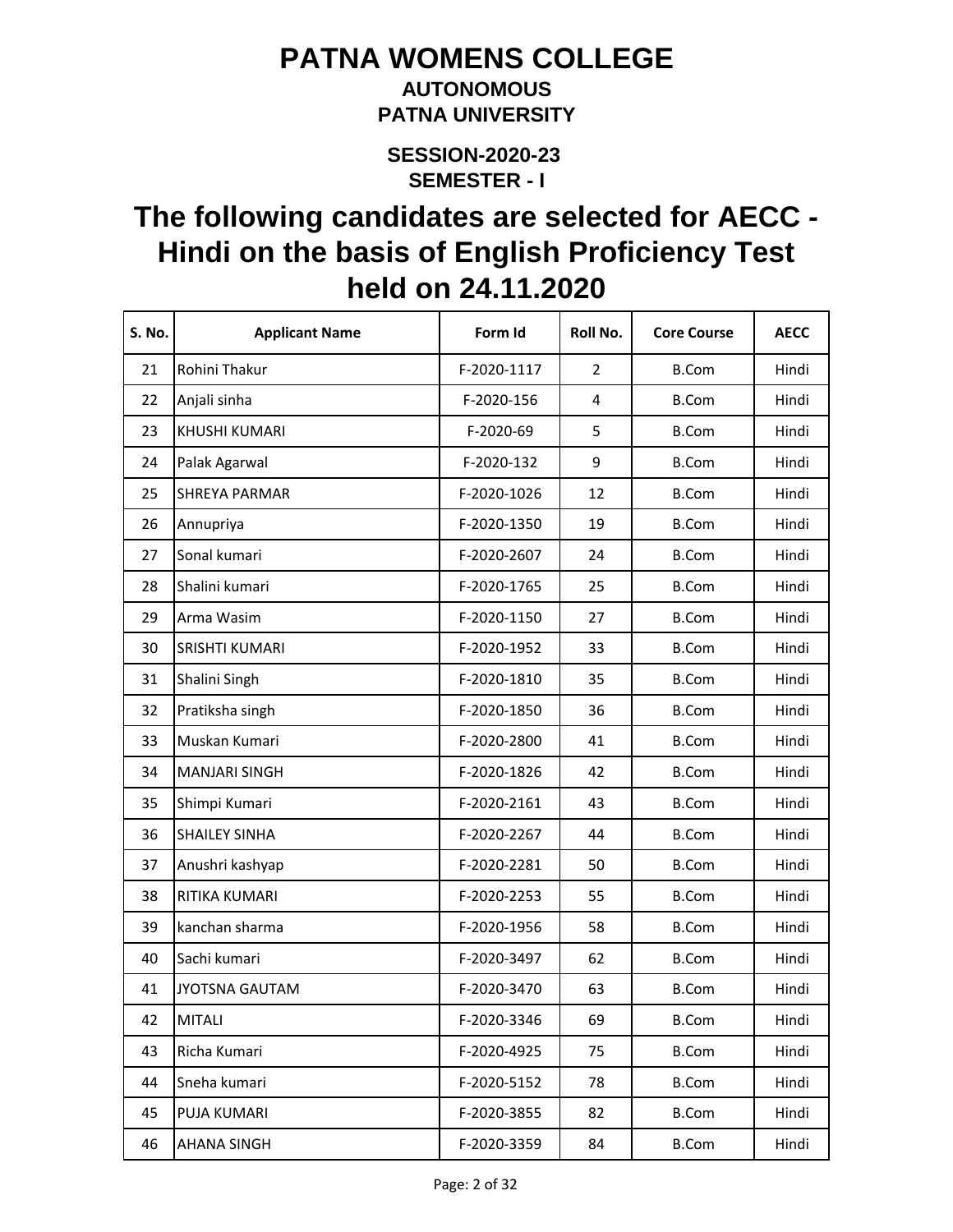#### **AUTONOMOUS PATNA UNIVERSITY**

**SEMESTER - I SESSION-2020-23** 

| <b>S. No.</b> | <b>Applicant Name</b> | Form Id     | Roll No. | <b>Core Course</b> | <b>AECC</b> |
|---------------|-----------------------|-------------|----------|--------------------|-------------|
| 47            | Pratibha Kumari       | F-2020-2852 | 90       | <b>B.Com</b>       | Hindi       |
| 48            | vinita kumari sharma  | F-2020-4503 | 93       | <b>B.Com</b>       | Hindi       |
| 49            | <b>RISHA</b>          | F-2020-4737 | 97       | <b>B.Com</b>       | Hindi       |
| 50            | Riya gupta            | F-2020-7214 | 104      | <b>B.Com</b>       | Hindi       |
| 51            | AMISHA JHA            | F-2020-6077 | 107      | <b>B.Com</b>       | Hindi       |
| 52            | Deepshikha            | F-2020-7016 | 110      | <b>B.Com</b>       | Hindi       |
| 53            | Komal kumari          | F-2020-6997 | 112      | <b>B.Com</b>       | Hindi       |
| 54            | khushboo sundaram     | F-2020-4875 | 116      | <b>B.Com</b>       | Hindi       |
| 55            | Shraddha kumari       | F-2020-1609 | 120      | <b>B.Com</b>       | Hindi       |
| 56            | Vaishnavi Shreya      | F-2020-7495 | 123      | <b>B.Com</b>       | Hindi       |
| 57            | <b>RUCHI NAYAK</b>    | F-2020-2136 | 132      | <b>B.Com</b>       | Hindi       |
| 58            | Priya Gupta           | F-2020-996  | 133      | <b>B.Com</b>       | Hindi       |
| 59            | <b>SANYA KUMARI</b>   | F-2020-190  | 138      | <b>B.Com</b>       | Hindi       |
| 60            | Sweta Kumari          | F-2020-473  | 142      | <b>B.Com</b>       | Hindi       |
| 61            | Aparna Kumari         | F-2020-3833 | 143      | <b>B.Com</b>       | Hindi       |
| 62            | <b>KUMARI PRITI</b>   | F-2020-3571 | 146      | <b>B.Com</b>       | Hindi       |
| 63            | ARYANSHI              | F-2020-4027 | 149      | <b>B.Com</b>       | Hindi       |
| 64            | Isha gupta            | F-2020-992  | 153      | <b>B.Com</b>       | Hindi       |
| 65            | Mamta kumari          | F-2020-3728 | 154      | <b>B.Com</b>       | Hindi       |
| 66            | Arohi kumari          | F-2020-3579 | 157      | <b>B.Com</b>       | Hindi       |
| 67            | <b>MADHU KUMARI</b>   | F-2020-2445 | 162      | <b>B.Com</b>       | Hindi       |
| 68            | Khushboo Kumari       | F-2020-430  | 164      | <b>B.Com</b>       | Hindi       |
| 69            | Shweta Raj            | F-2020-4578 | 165      | <b>B.Com</b>       | Hindi       |
| 70            | VANDANA KUMARI        | F-2020-4119 | 167      | <b>B.Com</b>       | Hindi       |
| 71            | Shruti Sinha          | F-2020-3756 | 168      | <b>B.Com</b>       | Hindi       |
| 72            | Ruchi Kumari          | F-2020-562  | 171      | <b>B.Com</b>       | Hindi       |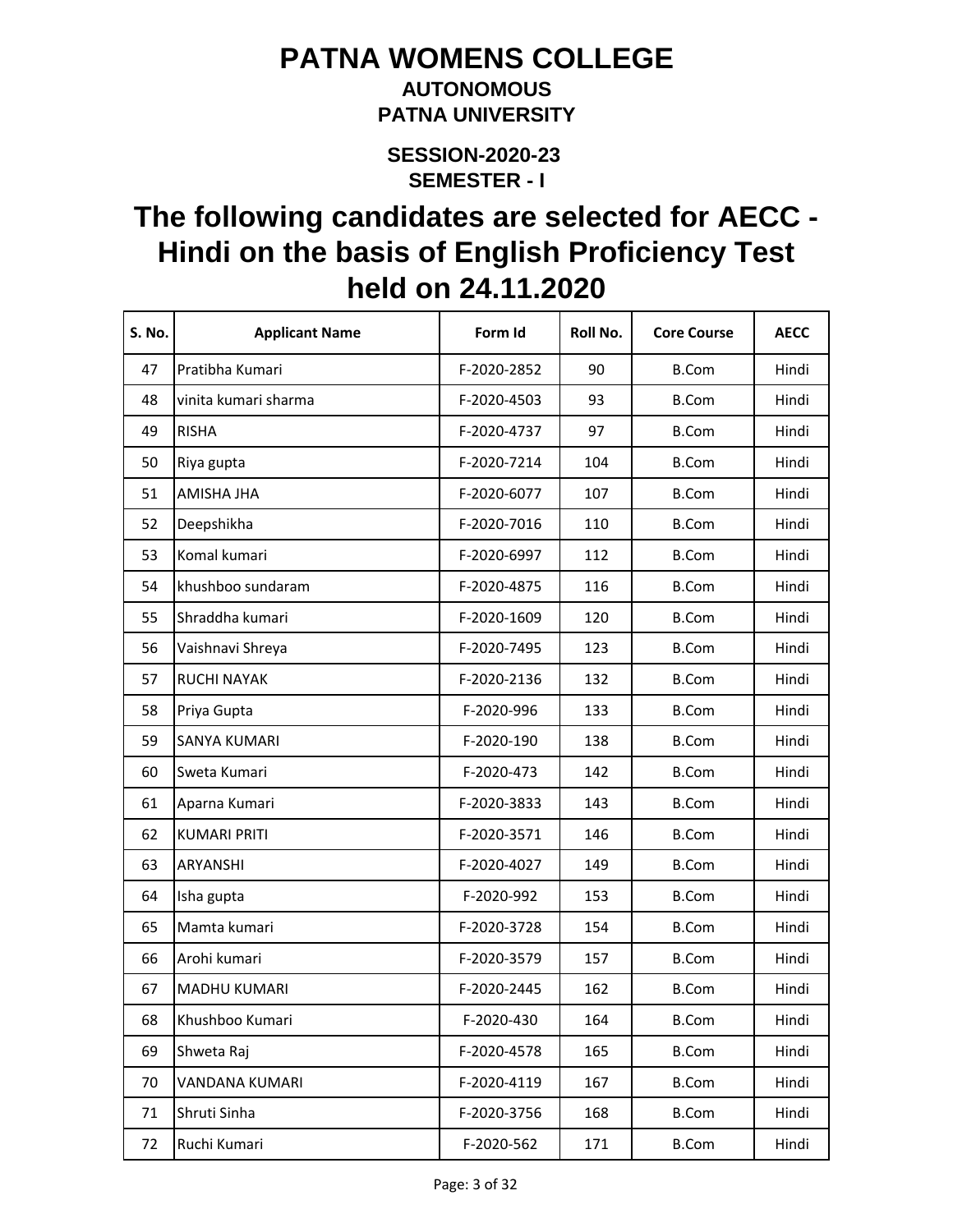#### **AUTONOMOUS PATNA UNIVERSITY**

**SEMESTER - I SESSION-2020-23** 

| S. No. | <b>Applicant Name</b> | Form Id     | Roll No. | <b>Core Course</b> | <b>AECC</b> |
|--------|-----------------------|-------------|----------|--------------------|-------------|
| 73     | Anamika kumari        | F-2020-5684 | 172      | <b>B.Com</b>       | Hindi       |
| 74     | <b>NIKITA</b>         | F-2020-6104 | 173      | <b>B.Com</b>       | Hindi       |
| 75     | Shivangi Jaiswal      | F-2020-4889 | 174      | <b>B.Com</b>       | Hindi       |
| 76     | Stuti Suman           | F-2020-6590 | 175      | <b>B.Com</b>       | Hindi       |
| 77     | <b>EKTA ROY</b>       | F-2020-5261 | 176      | <b>B.Com</b>       | Hindi       |
| 78     | SANAYA SUMAN          | F-2020-4815 | 180      | <b>B.Com</b>       | Hindi       |
| 79     | Saumya Thakur         | F-2020-1114 | 182      | <b>B.Com</b>       | Hindi       |
| 80     | NIMISHA PRIT          | F-2020-612  | 183      | <b>B.Com</b>       | Hindi       |
| 81     | <b>SUPRIYA KUMARI</b> | F-2020-1145 | 185      | <b>B.Com</b>       | Hindi       |
| 82     | Khushboo Kumari       | F-2020-298  | 186      | <b>B.Com</b>       | Hindi       |
| 83     | <b>MISHA BHARTI</b>   | F-2020-1298 | 190      | <b>B.Com</b>       | Hindi       |
| 84     | <b>SONALI RAJ</b>     | F-2020-1836 | 191      | <b>B.Com</b>       | Hindi       |
| 85     | PRIYAM PRAMANIK       | F-2020-8180 | 192      | <b>B.Com</b>       | Hindi       |
| 86     | <b>MAITHILI SUMAN</b> | F-2020-3625 | 194      | <b>B.Com</b>       | Hindi       |
| 87     | <b>OSHIN GUPTA</b>    | F-2020-1863 | 195      | <b>B.Com</b>       | Hindi       |
| 88     | <b>MANALI PAL</b>     | F-2020-1752 | 201      | <b>B.Com</b>       | Hindi       |
| 89     | <b>ISHIKA</b>         | F-2020-7879 | 206      | <b>B.Com</b>       | Hindi       |
| 90     | Akanksha Prasad       | F-2020-2868 | 207      | <b>B.Com</b>       | Hindi       |
| 91     | Shreya Raj            | F-2020-6597 | 208      | <b>B.Com</b>       | Hindi       |
| 92     | Shristi Raj           | F-2020-906  | 209      | <b>B.Com</b>       | Hindi       |
| 93     | SHEETAL KUMARI        | F-2020-4345 | 211      | <b>B.Com</b>       | Hindi       |
| 94     | Tanya raj             | F-2020-5139 | 215      | <b>B.Com</b>       | Hindi       |
| 95     | <b>MANSHI KUMARI</b>  | F-2020-7633 | 216      | <b>B.Com</b>       | Hindi       |
| 96     | <b>MANISHA XESS</b>   | F-2020-769  | 218      | <b>B.Com</b>       | Hindi       |
| 97     | Reva Sinha            | F-2020-6218 | 219      | <b>B.Com</b>       | Hindi       |
| 98     | SAKSHI PRIYA          | F-2020-4370 | 220      | <b>B.Com</b>       | Hindi       |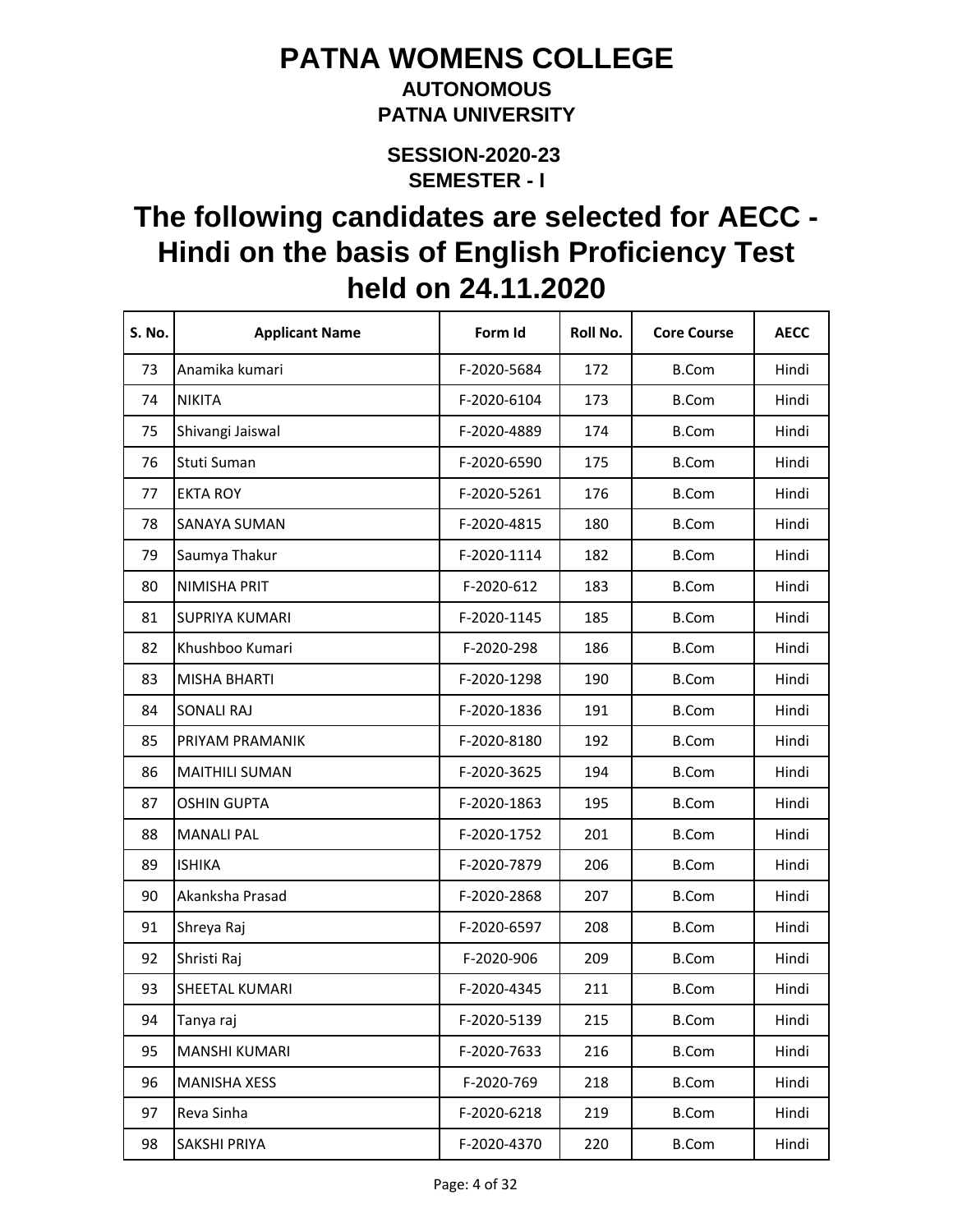#### **AUTONOMOUS PATNA UNIVERSITY**

**SEMESTER - I SESSION-2020-23** 

| <b>S. No.</b> | <b>Applicant Name</b>  | Form Id     | Roll No. | <b>Core Course</b> | <b>AECC</b> |
|---------------|------------------------|-------------|----------|--------------------|-------------|
| 99            | PRACHI PRIYA           | F-2020-3505 | 222      | <b>B.Com</b>       | Hindi       |
| 100           | Shalu kumari           | F-2020-4100 | 223      | <b>B.Com</b>       | Hindi       |
| 101           | Juli Kumari            | F-2020-6682 | 229      | <b>B.Com</b>       | Hindi       |
| 102           | Dipali bharti          | F-2020-7678 | 230      | <b>B.Com</b>       | Hindi       |
| 103           | Heena Parveen          | F-2020-4039 | 232      | <b>B.Com</b>       | Hindi       |
| 104           | POOJA VERMA            | F-2020-6933 | 233      | <b>B.Com</b>       | Hindi       |
| 105           | Sanchita singh         | F-2020-4447 | 235      | <b>B.Com</b>       | Hindi       |
| 106           | PRIYANKA KUMARI        | F-2020-1618 | 241      | <b>B.Com</b>       | Hindi       |
| 107           | Astha rai              | F-2020-5356 | 242      | <b>B.Com</b>       | Hindi       |
| 108           | <b>SUSHMITA SORENG</b> | F-2020-6699 | 243      | <b>B.Com</b>       | Hindi       |
| 109           | DIYA KUMARI            | F-2020-6189 | 244      | <b>B.Com</b>       | Hindi       |
| 110           | Akshita                | F-2020-10   | 247      | <b>B.Com</b>       | Hindi       |
| 111           | PRIYANSHI PRIYA        | F-2020-7536 | 248      | <b>B.Com</b>       | Hindi       |
| 112           | <b>AKANSHA SINGH</b>   | F-2020-5906 | 250      | <b>B.Com</b>       | Hindi       |
| 113           | <b>TANNU SHREE</b>     | F-2020-3713 | 254      | <b>B.Com</b>       | Hindi       |
| 114           | Rani kumari            | F-2020-3183 | 257      | <b>B.Com</b>       | Hindi       |
| 115           | Saniya                 | F-2020-3405 | 258      | <b>B.Com</b>       | Hindi       |
| 116           | Joshita Sakshi         | F-2020-583  | 265      | <b>B.Com</b>       | Hindi       |
| 117           | Akriti shree           | F-2020-2768 | 267      | <b>B.Com</b>       | Hindi       |
| 118           | Sonam Solanki          | F-2020-6518 | 276      | <b>B.Com</b>       | Hindi       |
| 119           | Maushmi kumari         | F-2020-43   | 277      | <b>B.Com</b>       | Hindi       |
| 120           | shalini kumari         | F-2020-1845 | 278      | <b>B.Com</b>       | Hindi       |
| 121           | PALLAVI SINHA          | F-2020-3799 | 280      | <b>B.Com</b>       | Hindi       |
| 122           | <b>ANNU PRIYA</b>      | F-2020-7236 | 281      | <b>B.Com</b>       | Hindi       |
| 123           | Ruchi jaiswal          | F-2020-3983 | 282      | <b>B.Com</b>       | Hindi       |
| 124           | Priya sinha            | F-2020-804  | 283      | <b>B.Com</b>       | Hindi       |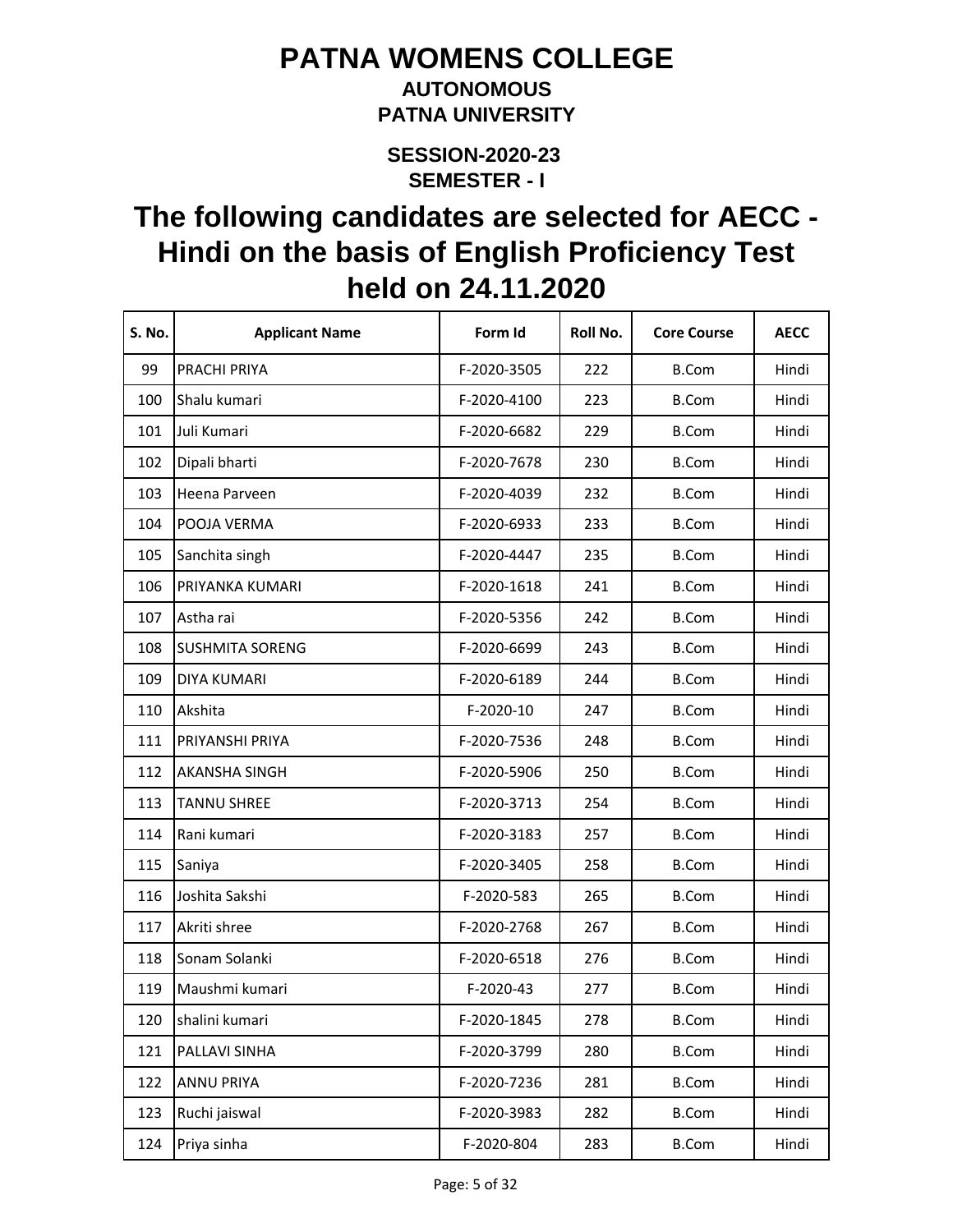#### **AUTONOMOUS PATNA UNIVERSITY**

**SEMESTER - I SESSION-2020-23** 

| S. No. | <b>Applicant Name</b>     | Form Id     | Roll No. | <b>Core Course</b> | <b>AECC</b> |
|--------|---------------------------|-------------|----------|--------------------|-------------|
| 125    | Surbhi kumari             | F-2020-579  | 287      | <b>B.Com</b>       | Hindi       |
| 126    | Muskan singh              | F-2020-2133 | 289      | <b>B.Com</b>       | Hindi       |
| 127    | <b>KUMARI KOMAL</b>       | F-2020-4417 | 291      | <b>B.Com</b>       | Hindi       |
| 128    | SANJEETA LAXMI CHANDRA    | F-2020-8410 | 292      | <b>B.Com</b>       | Hindi       |
| 129    | Aadya                     | F-2020-6169 | 294      | <b>B.Com</b>       | Hindi       |
| 130    | <b>RITU KUMARI</b>        | F-2020-1182 | 298      | <b>B.Com</b>       | Hindi       |
| 131    | Aisha singh Rajput        | F-2020-237  | 302      | <b>B.Com</b>       | Hindi       |
| 132    | <b>MEDHA SONI</b>         | F-2020-2907 | 304      | <b>B.Com</b>       | Hindi       |
| 133    | Sanya                     | F-2020-3803 | 306      | <b>B.Com</b>       | Hindi       |
| 134    | SONAM MITHILESH KUMAR SIN | F-2020-7721 | 307      | <b>B.Com</b>       | Hindi       |
| 135    | Isha Bipul                | F-2020-6474 | 308      | B.Com              | Hindi       |
| 136    | TANYA RAJ                 | F-2020-6629 | 309      | <b>B.Com</b>       | Hindi       |
| 137    | Shreya kumari             | F-2020-2828 | 310      | <b>B.Com</b>       | Hindi       |
| 138    | Prachi khatri             | F-2020-7839 | 312      | <b>B.Com</b>       | Hindi       |
| 139    | Shruti Keshri             | F-2020-1864 | 314      | <b>B.Com</b>       | Hindi       |
| 140    | <b>JAYA JHA</b>           | F-2020-1622 | 315      | <b>B.Com</b>       | Hindi       |
| 141    | <b>SILK SMITA</b>         | F-2020-3040 | 317      | B.Com              | Hindi       |
| 142    | <b>SURBHI SHRIVASTAVA</b> | F-2020-1342 | 318      | <b>B.Com</b>       | Hindi       |
| 143    | <b>SURBHI SINGH</b>       | F-2020-5033 | 321      | <b>B.Com</b>       | Hindi       |
| 144    | <b>AYUSHI SINGH</b>       | F-2020-818  | 322      | <b>B.Com</b>       | Hindi       |
| 145    | NITYA NANDANI             | F-2020-1156 | 323      | <b>B.Com</b>       | Hindi       |
| 146    | Saloni sah                | F-2020-6044 | 324      | <b>B.Com</b>       | Hindi       |
| 147    | Amrita Kumari             | F-2020-5270 | 327      | <b>B.Com</b>       | Hindi       |
| 148    | Simran Gupta              | F-2020-1896 | 330      | <b>B.Com</b>       | Hindi       |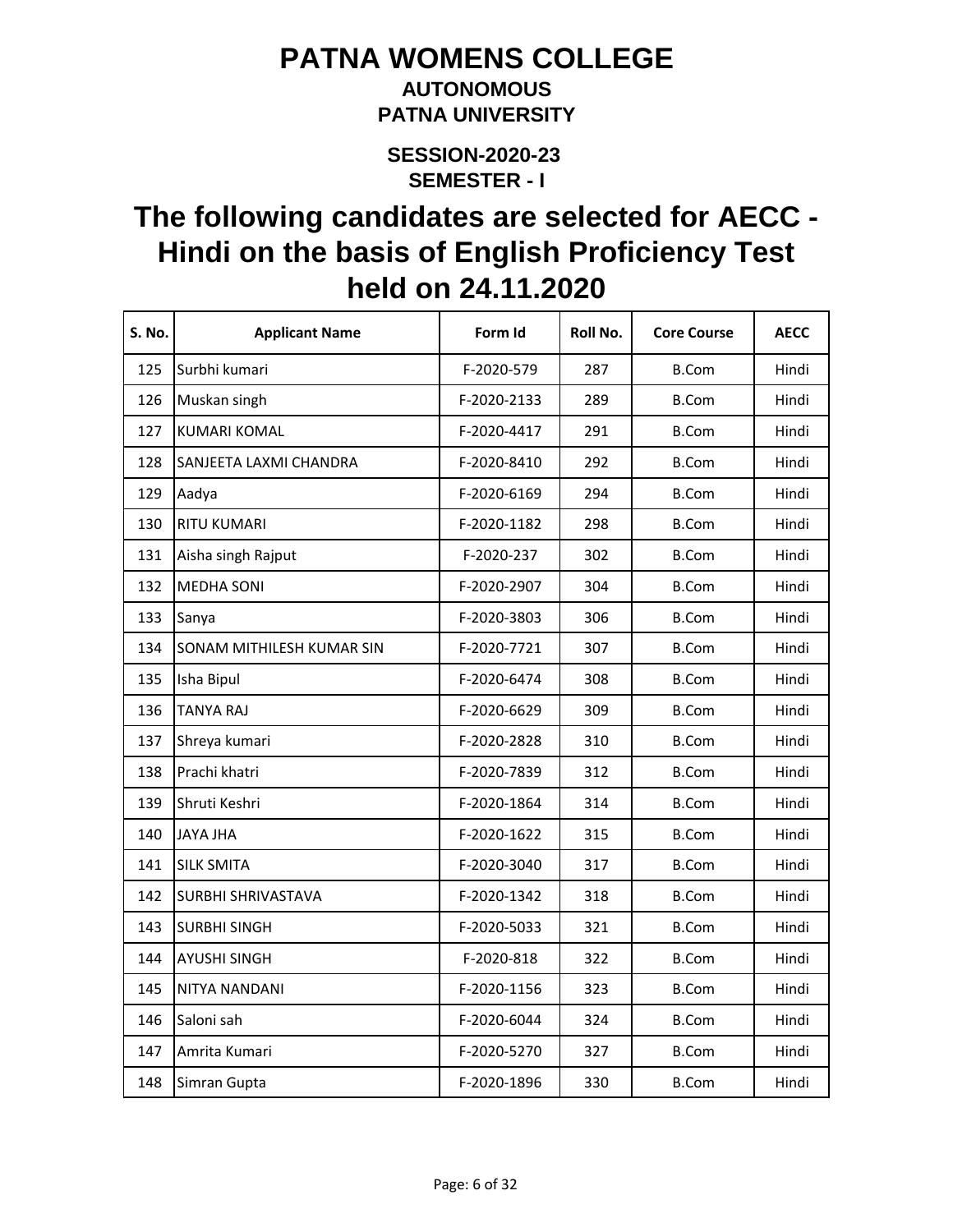### **AUTONOMOUS PATNA UNIVERSITY**

**SEMESTER - I SESSION-2020-23** 

| S. No. | <b>Applicant Name</b> | Form Id     | <b>Roll No.</b> | <b>Core Course</b> | <b>AECC</b> |
|--------|-----------------------|-------------|-----------------|--------------------|-------------|
| 149    | <b>AKANKSHA SHREE</b> | F-2020-1428 | $\overline{2}$  | <b>BBA</b>         | Hindi       |
| 150    | Prity Krishna         | F-2020-1477 | 5               | <b>BBA</b>         | Hindi       |
| 151    | Kajal Kumari          | F-2020-5812 | 6               | <b>BBA</b>         | Hindi       |
| 152    | Ananya                | F-2020-999  | 8               | <b>BBA</b>         | Hindi       |
| 153    | Sadaf Fatima          | F-2020-941  | 15              | <b>BBA</b>         | Hindi       |
| 154    | shagun rani           | F-2020-555  | 19              | <b>BBA</b>         | Hindi       |
| 155    | Kumari ashi pandey    | F-2020-4691 | 22              | <b>BBA</b>         | Hindi       |
| 156    | <b>AKRITI KUMARI</b>  | F-2020-8192 | 26              | <b>BBA</b>         | Hindi       |
| 157    | Khushi Raj            | F-2020-6309 | 28              | <b>BBA</b>         | Hindi       |
| 158    | Nishita               | F-2020-713  | 37              | <b>BBA</b>         | Hindi       |
| 159    | Rose Mary Pragati     | F-2020-670  | 40              | <b>BBA</b>         | Hindi       |
| 160    | Akriti Kumari         | F-2020-4098 | 42              | <b>BBA</b>         | Hindi       |
| 161    | Reetika Anand         | F-2020-4445 | 44              | <b>BBA</b>         | Hindi       |
| 162    | <b>ANJALI SINHA</b>   | F-2020-206  | 45              | <b>BBA</b>         | Hindi       |
| 163    | <b>MUSKAN KUMARI</b>  | F-2020-1312 | 47              | <b>BBA</b>         | Hindi       |
| 164    | sneha                 | F-2020-4279 | 53              | <b>BBA</b>         | Hindi       |
| 165    | Ritika                | F-2020-4738 | 62              | <b>BBA</b>         | Hindi       |
| 166    | Aparna Roy            | F-2020-477  | 68              | <b>BBA</b>         | Hindi       |
| 167    | PUJA KUMARI           | F-2020-6096 | 69              | <b>BBA</b>         | Hindi       |
| 168    | Deepika Ghosh         | F-2020-3294 | 71              | <b>BBA</b>         | Hindi       |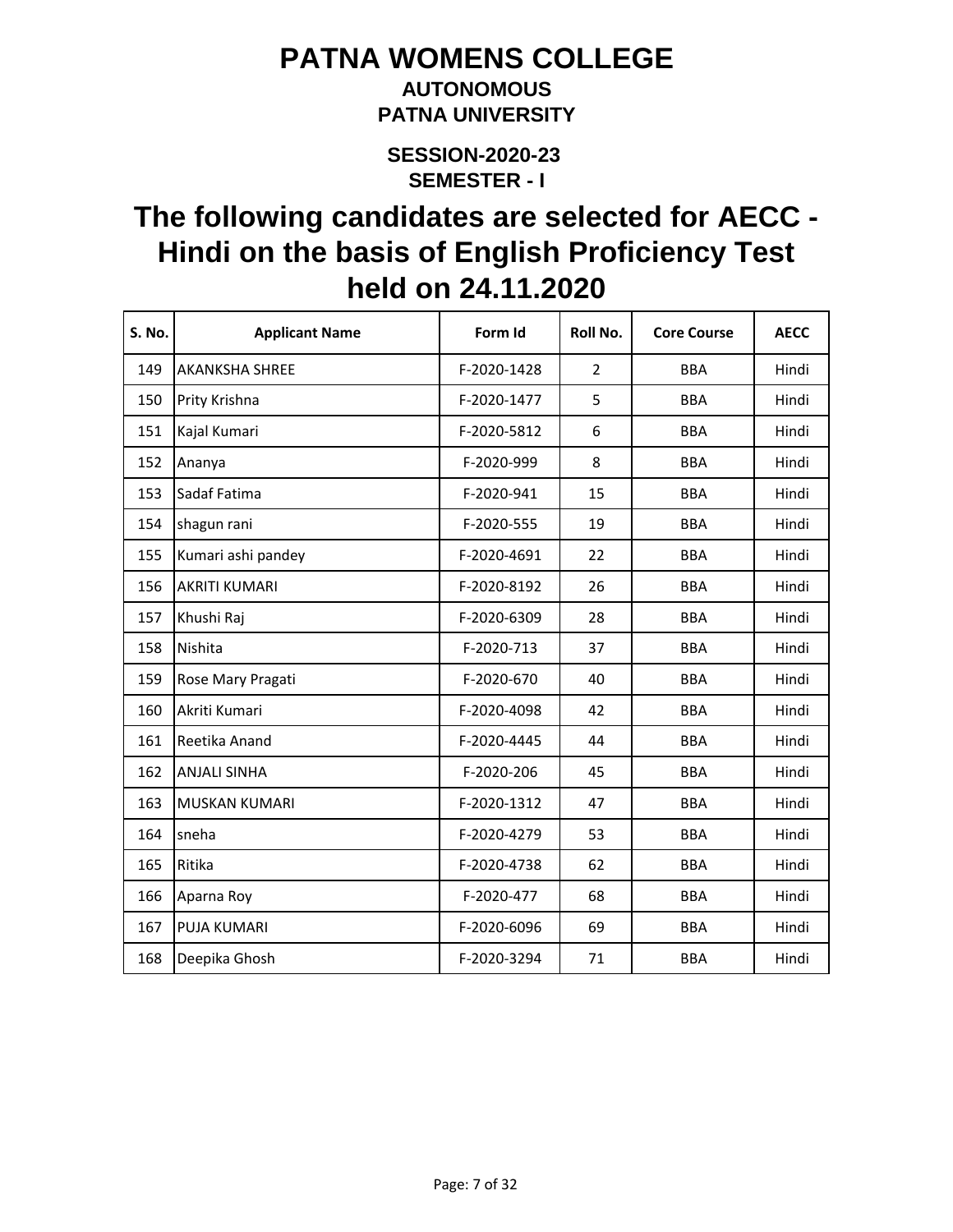#### **AUTONOMOUS PATNA UNIVERSITY**

**SEMESTER - I SESSION-2020-23** 

| S. No. | <b>Applicant Name</b>    | Form Id     | Roll No.       | <b>Core Course</b> | <b>AECC</b> |
|--------|--------------------------|-------------|----------------|--------------------|-------------|
| 169    | <b>LOVELY PANDEY</b>     | F-2020-3787 | $\overline{2}$ | <b>BCA</b>         | Hindi       |
| 170    | <b>ANCHAL SINGH</b>      | F-2020-100  | 3              | <b>BCA</b>         | Hindi       |
| 171    | Rishika Kumari           | F-2020-1601 | 4              | <b>BCA</b>         | Hindi       |
| 172    | <b>RUPA RANI</b>         | F-2020-8174 | 8              | <b>BCA</b>         | Hindi       |
| 173    | Tanisha singh            | F-2020-1163 | 12             | <b>BCA</b>         | Hindi       |
| 174    | Anjali Kumari            | F-2020-3921 | 14             | <b>BCA</b>         | Hindi       |
| 175    | <b>BANI MUKHERJEE</b>    | F-2020-1869 | 19             | <b>BCA</b>         | Hindi       |
| 176    | Rashika                  | F-2020-402  | 20             | <b>BCA</b>         | Hindi       |
| 177    | <b>SIMRAN SARITA</b>     | F-2020-1447 | 22             | <b>BCA</b>         | Hindi       |
| 178    | <b>SIMRAN SHIKHA</b>     | F-2020-649  | 23             | <b>BCA</b>         | Hindi       |
| 179    | Shipra kumari            | F-2020-4448 | 25             | <b>BCA</b>         | Hindi       |
| 180    | Bhawana singh            | F-2020-2771 | 26             | <b>BCA</b>         | Hindi       |
| 181    | Simran kumari            | F-2020-7411 | 37             | <b>BCA</b>         | Hindi       |
| 182    | AMRITA KUMARI            | F-2020-507  | 43             | <b>BCA</b>         | Hindi       |
| 183    | Anjali kumari            | F-2020-3060 | 45             | <b>BCA</b>         | Hindi       |
| 184    | Komal Kumari             | F-2020-178  | 46             | <b>BCA</b>         | Hindi       |
| 185    | <b>SURBHI KUMARI</b>     | F-2020-3377 | 48             | <b>BCA</b>         | Hindi       |
| 186    | <b>MENKA GIRI</b>        | F-2020-4169 | 50             | <b>BCA</b>         | Hindi       |
| 187    | Shivani Chaudhury        | F-2020-1567 | 59             | <b>BCA</b>         | Hindi       |
| 188    | Rashi Kumari             | F-2020-1797 | 61             | <b>BCA</b>         | Hindi       |
| 189    | <b>SHIVANI CHOUDHARY</b> | F-2020-4176 | 66             | <b>BCA</b>         | Hindi       |
| 190    | saloni kumari            | F-2020-6688 | 69             | <b>BCA</b>         | Hindi       |
| 191    | Vandana Kumari           | F-2020-1003 | 70             | <b>BCA</b>         | Hindi       |
| 192    | Anjali kumari            | F-2020-7642 | 74             | <b>BCA</b>         | Hindi       |
| 193    | SAKSHEE                  | F-2020-4257 | 76             | <b>BCA</b>         | Hindi       |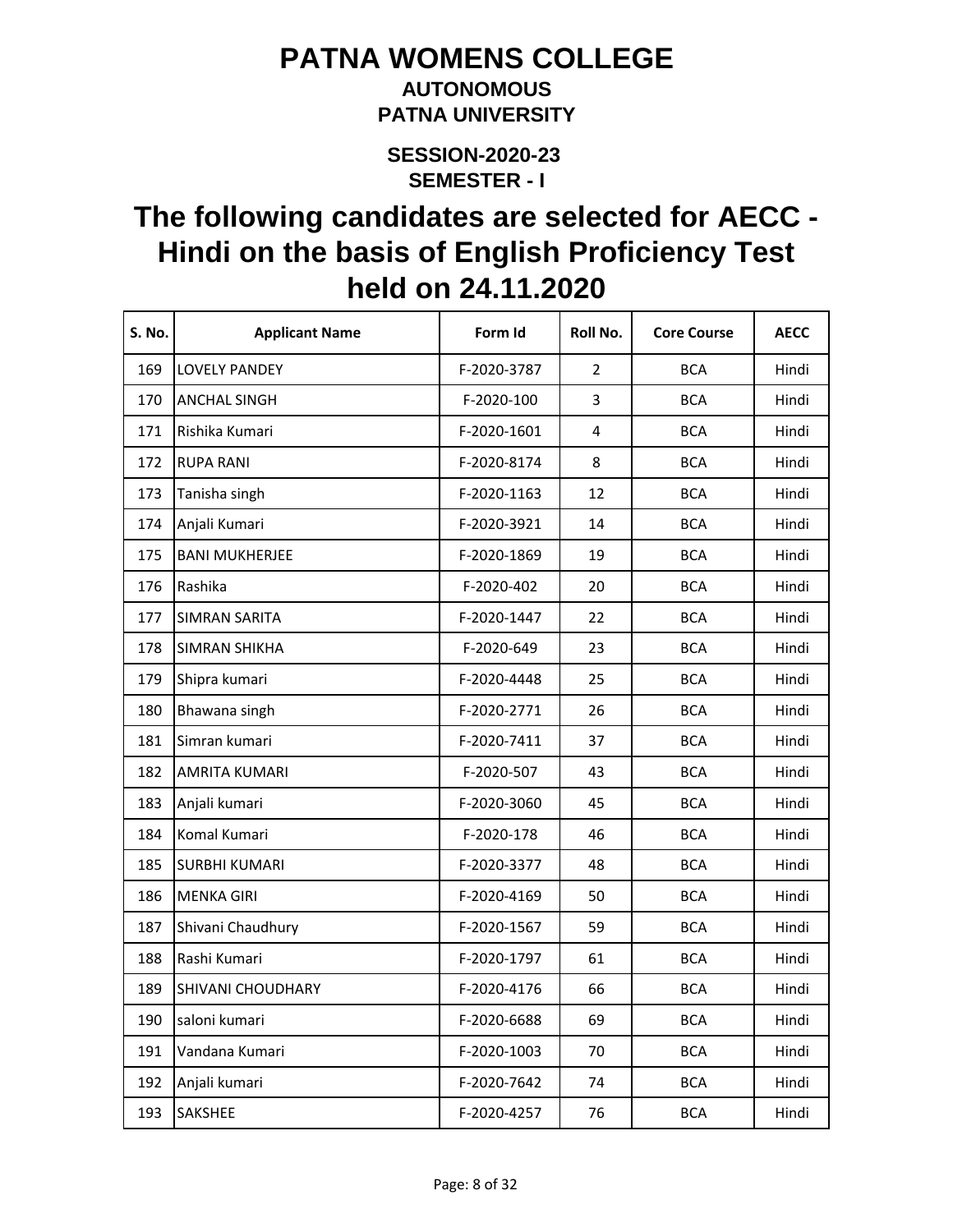### **AUTONOMOUS PATNA UNIVERSITY**

**SEMESTER - I SESSION-2020-23** 

| S. No. | <b>Applicant Name</b> | Form Id     | Roll No. | <b>Core Course</b> | <b>AECC</b> |
|--------|-----------------------|-------------|----------|--------------------|-------------|
| 194    | AASHNA SINGH          | F-2020-1414 | 10       | <b>BMC</b>         | Hindi       |
| 195    | <b>JYOTI KUMARI</b>   | F-2020-2279 | 16       | <b>BMC</b>         | Hindi       |
| 196    | Chetna Prakash        | F-2020-621  | 18       | <b>BMC</b>         | Hindi       |
| 197    | Anshika Kumari        | F-2020-1755 | 19       | <b>BMC</b>         | Hindi       |
| 198    | Akanksha singh        | F-2020-5113 | 21       | <b>BMC</b>         | Hindi       |
| 199    | <b>SHRISTI KUMARI</b> | F-2020-4486 | 26       | <b>BMC</b>         | Hindi       |
| 200    | Soni kumari           | F-2020-5443 | 29       | <b>BMC</b>         | Hindi       |
| 201    | Akanksha Tripti       | F-2020-3072 | 31       | <b>BMC</b>         | Hindi       |
| 202    | AMBA                  | F-2020-8297 | 37       | <b>BMC</b>         | Hindi       |
| 203    | Shambhavi Kumari      | F-2020-8338 | 39       | <b>BMC</b>         | Hindi       |
| 204    | <b>AMISHA</b>         | F-2020-2278 | 47       | <b>BMC</b>         | Hindi       |
| 205    | SHIKHA SINGH          | F-2020-8189 | 52       | <b>BMC</b>         | Hindi       |
| 206    | Swati Das             | F-2020-4793 | 54       | <b>BMC</b>         | Hindi       |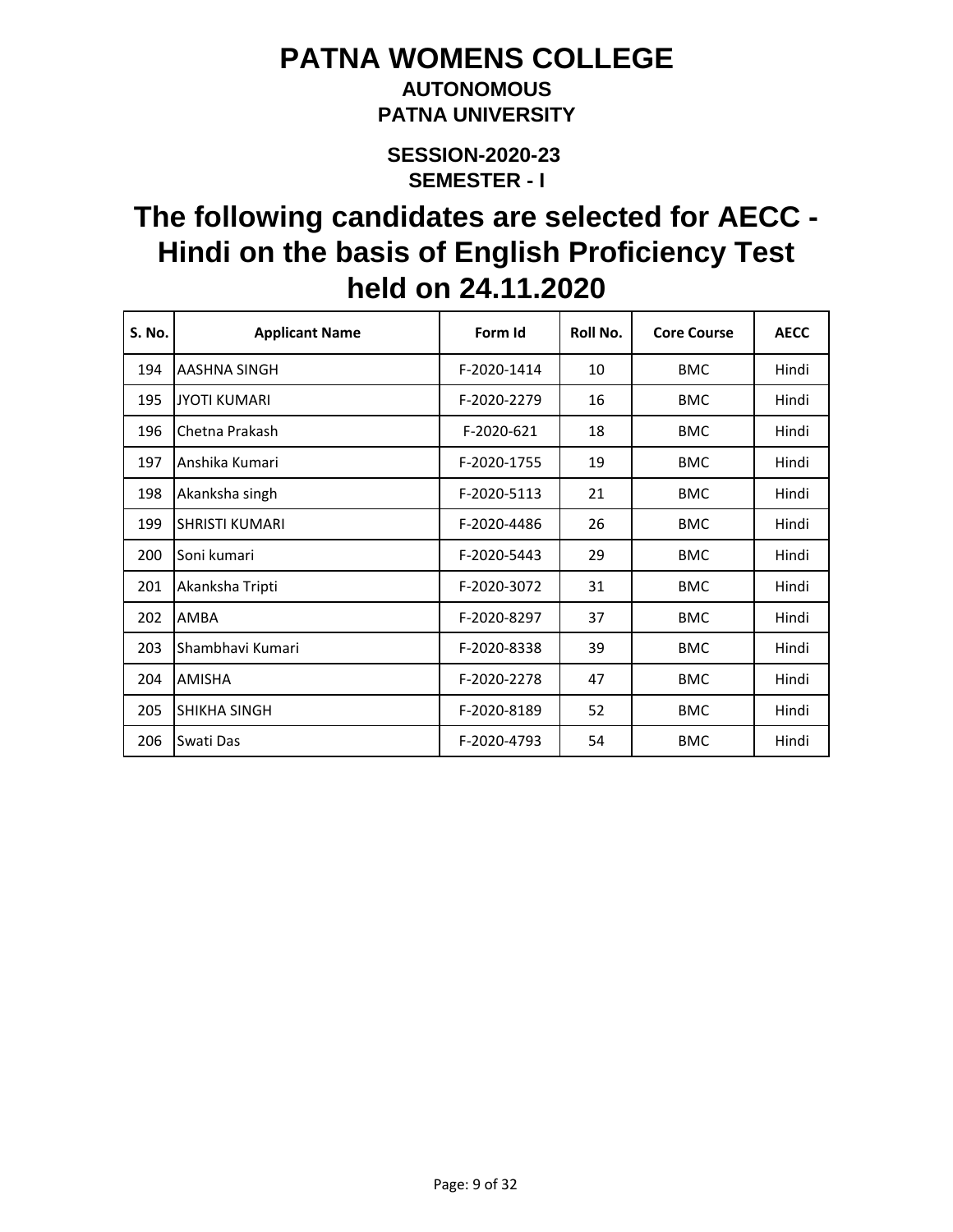#### **AUTONOMOUS PATNA UNIVERSITY**

**SEMESTER - I SESSION-2020-23** 

| S. No. | <b>Applicant Name</b> | Form Id     | Roll No. | <b>Core Course</b> | <b>AECC</b> |
|--------|-----------------------|-------------|----------|--------------------|-------------|
| 207    | <b>RITU RAJ</b>       | F-2020-5700 | 65       | Botany             | Hindi       |
| 208    | Shikha Singh          | F-2020-4186 | 67       | Botany             | Hindi       |
| 209    | <b>ANIMA</b>          | F-2020-2832 | 69       | Botany             | Hindi       |
| 210    | Kalpana Kumari        | F-2020-3659 | 88       | Botany             | Hindi       |
| 211    | AASTHA SHARMA         | F-2020-4776 | 89       | Botany             | Hindi       |
| 212    | <b>MANISHA SINHA</b>  | F-2020-4895 | 92       | Botany             | Hindi       |
| 213    | Prerna jha            | F-2020-3667 | 95       | Botany             | Hindi       |
| 214    | DIVYA CHOUDHURY       | F-2020-1086 | 96       | Botany             | Hindi       |
| 215    | <b>KUMARI PRACHI</b>  | F-2020-428  | 98       | Botany             | Hindi       |
| 216    | <b>RAINA SINGH</b>    | F-2020-7139 | 99       | Botany             | Hindi       |
| 217    | SHEEBA ALAM           | F-2020-5237 | 100      | Botany             | Hindi       |
| 218    | AKANKSHA KUMARI       | F-2020-3311 | 106      | Botany             | Hindi       |
| 219    | <b>ADITI SINHA</b>    | F-2020-7119 | 109      | Botany             | Hindi       |
| 220    | NAYANSI KUMARI        | F-2020-6080 | 154      | Botany             | Hindi       |
| 221    | DOLLY DIMPLE MURMU    | F-2020-6092 | 184      | Botany             | Hindi       |
| 222    | RICHA KUMARI          | F-2020-3283 | 231      | Botany             | Hindi       |
| 223    | Rajnandani Singh      | F-2020-6614 | 233      | Botany             | Hindi       |
| 224    | Tanuja bharti         | F-2020-6600 | 249      | Botany             | Hindi       |
| 225    | Rashmi Kumari         | F-2020-5588 | 253      | Botany             | Hindi       |
| 226    | <b>JANKI GOSAIN</b>   | F-2020-4995 | 255      | Botany             | Hindi       |
| 227    | <b>SOMYA SINHA</b>    | F-2020-2920 | 268      | Botany             | Hindi       |
| 228    | <b>SHAZI YASMEEN</b>  | F-2020-5705 | 287      | Botany             | Hindi       |
| 229    | <b>ANKITA SINHA</b>   | F-2020-1128 | 292      | Botany             | Hindi       |
| 230    | Shipra das            | F-2020-4324 | 295      | Botany             | Hindi       |
| 231    | Jugnoo Raj            | F-2020-3520 | 298      | Botany             | Hindi       |
| 232    | Maryam perween        | F-2020-2373 | 299      | Botany             | Hindi       |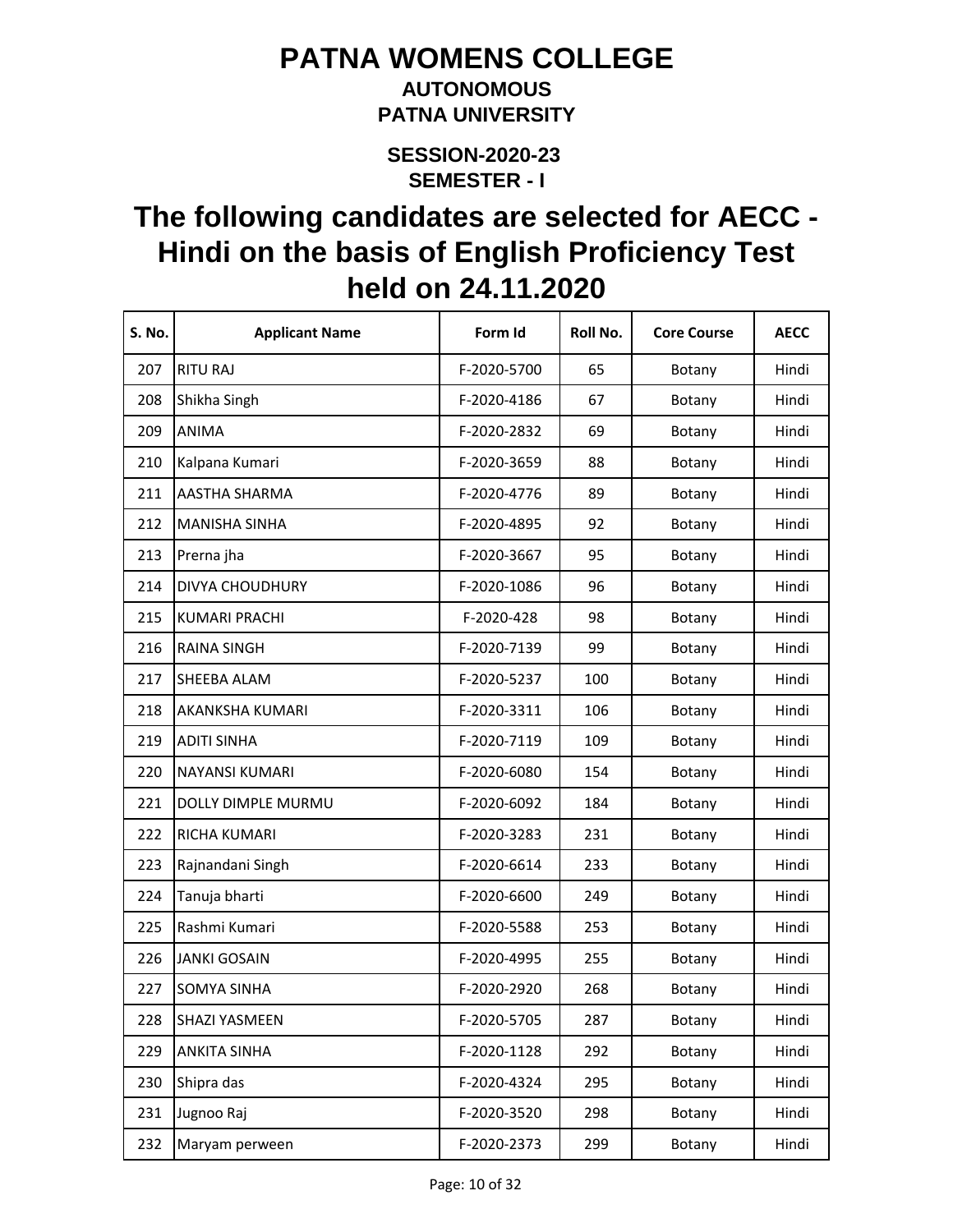### **AUTONOMOUS PATNA UNIVERSITY**

**SEMESTER - I SESSION-2020-23** 

| <b>S. No.</b> | <b>Applicant Name</b> | Form Id     | Roll No. | <b>Core Course</b> | <b>AECC</b> |
|---------------|-----------------------|-------------|----------|--------------------|-------------|
| 233           | ayesha khanam         | F-2020-5783 | 304      | Botany             | Hindi       |
| 234           | Ankita Dubey          | F-2020-7785 | 306      | Botany             | Hindi       |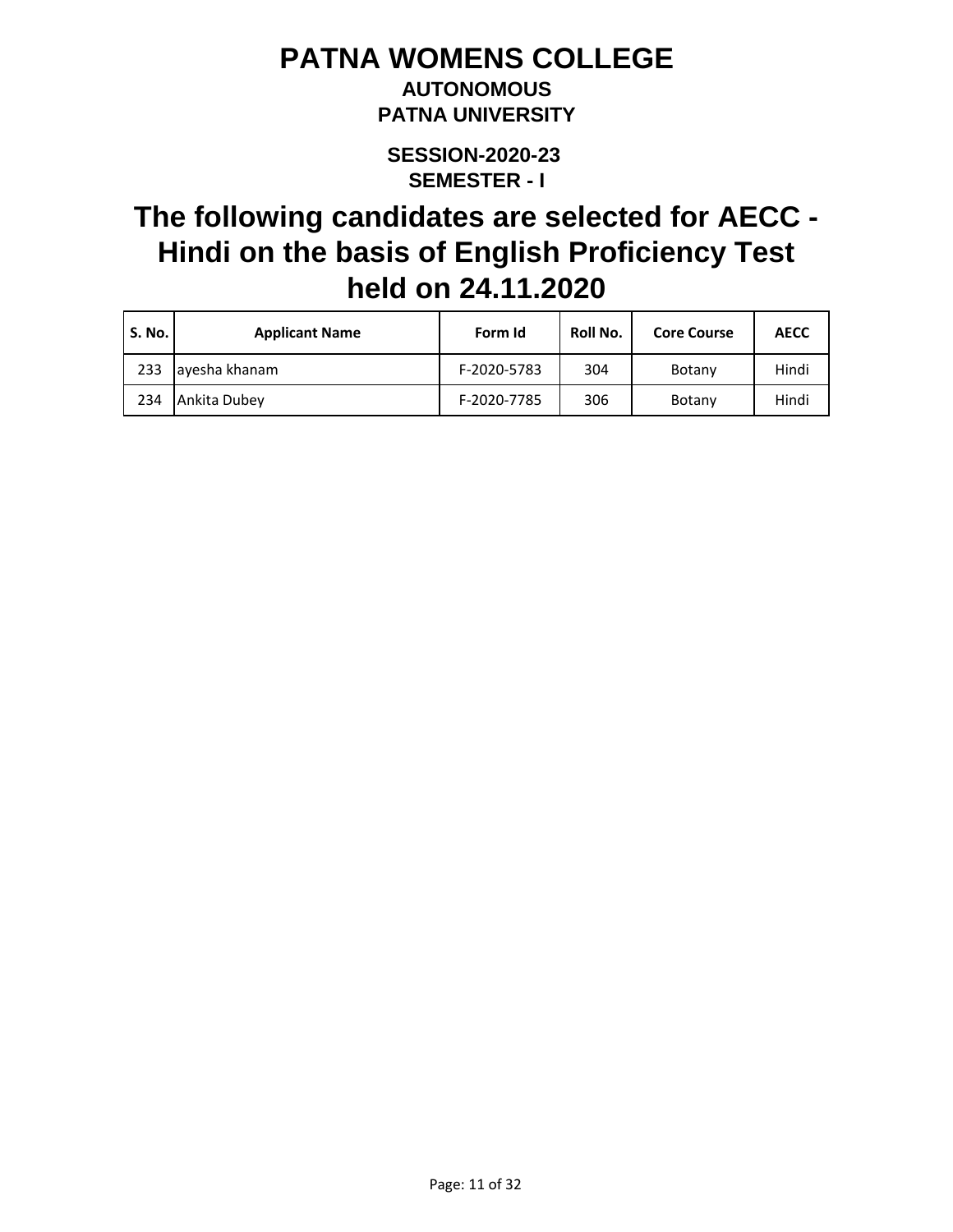### **AUTONOMOUS PATNA UNIVERSITY**

**SEMESTER - I SESSION-2020-23** 

| <b>S. No.</b> | <b>Applicant Name</b> | Form Id     | Roll No. | <b>Core Course</b> | <b>AECC</b> |
|---------------|-----------------------|-------------|----------|--------------------|-------------|
| 235           | SOUMYA KRISHNAN       | F-2020-2741 | 5        | <b>CEMS</b>        | Hindi       |
| 236           | PRIYA SINGH           | F-2020-4045 | 9        | <b>CEMS</b>        | Hindi       |
| 237           | <b>LOVELY DWIVEDI</b> | F-2020-3253 | 10       | <b>CEMS</b>        | Hindi       |
| 238           | Khushbu Kumari        | F-2020-8419 | 13       | <b>CEMS</b>        | Hindi       |
| 239           | KULSUM AHMED          | F-2020-2570 | 15       | <b>CEMS</b>        | Hindi       |
| 240           | Zainab Imam           | F-2020-3518 | 18       | <b>CEMS</b>        | Hindi       |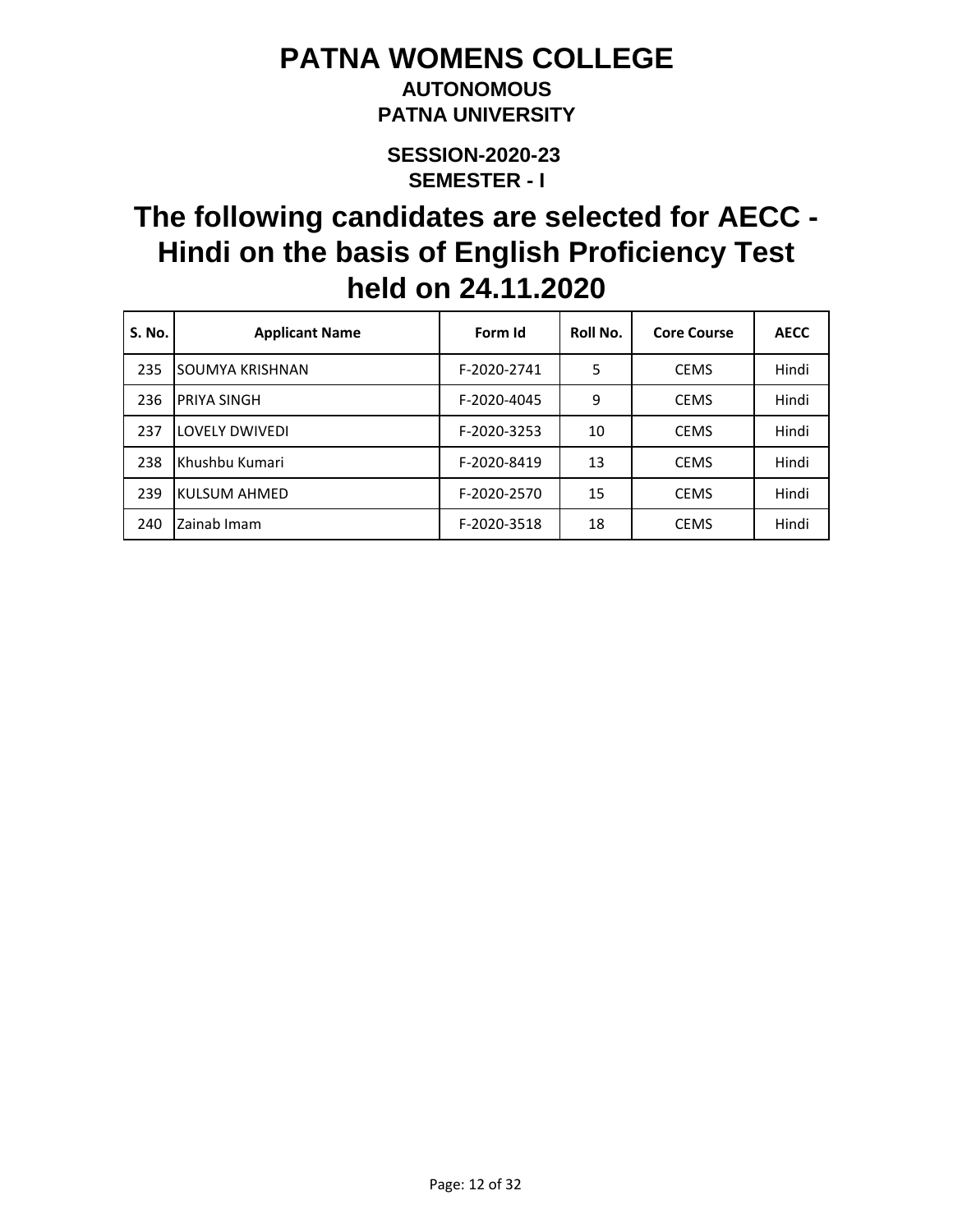### **AUTONOMOUS PATNA UNIVERSITY**

**SEMESTER - I SESSION-2020-23** 

| <b>S. No.</b> | <b>Applicant Name</b>  | Form Id     | Roll No. | <b>Core Course</b> | <b>AECC</b> |
|---------------|------------------------|-------------|----------|--------------------|-------------|
| 241           | Vanshika Prakash       | F-2020-386  | 171      | Chemistry          | Hindi       |
| 242           | Asma Samreen           | F-2020-6236 | 177      | Chemistry          | Hindi       |
| 243           | Gazala sayeed          | F-2020-3093 | 179      | Chemistry          | Hindi       |
| 244           | Aanchal Singh          | F-2020-8274 | 185      | Chemistry          | Hindi       |
| 245           | Shalini jha            | F-2020-2982 | 188      | Chemistry          | Hindi       |
| 246           | <b>AROHI SINHA</b>     | F-2020-7842 | 192      | Chemistry          | Hindi       |
| 247           | Khushi kumari          | F-2020-2567 | 194      | Chemistry          | Hindi       |
| 248           | Apurva Singh           | F-2020-5778 | 197      | Chemistry          | Hindi       |
| 249           | <b>Mahwish Firdous</b> | F-2020-7104 | 208      | Chemistry          | Hindi       |
| 250           | Aayushi Kumari         | F-2020-5959 | 209      | Chemistry          | Hindi       |
| 251           | Shruti Kumari          | F-2020-7080 | 227      | Chemistry          | Hindi       |
| 252           | <b>ARFA ATIK</b>       | F-2020-6453 | 247      | Chemistry          | Hindi       |
| 253           | AARFA NAAZ             | F-2020-4088 | 257      | Chemistry          | Hindi       |
| 254           | Sakshi kumari          | F-2020-4625 | 276      | Chemistry          | Hindi       |
| 255           | Nahida parween         | F-2020-2554 | 289      | Chemistry          | Hindi       |
| 256           | Anjani kumari          | F-2020-1573 | 291      | Chemistry          | Hindi       |
| 257           | <b>ISHA VERMA</b>      | F-2020-6290 | 300      | Chemistry          | Hindi       |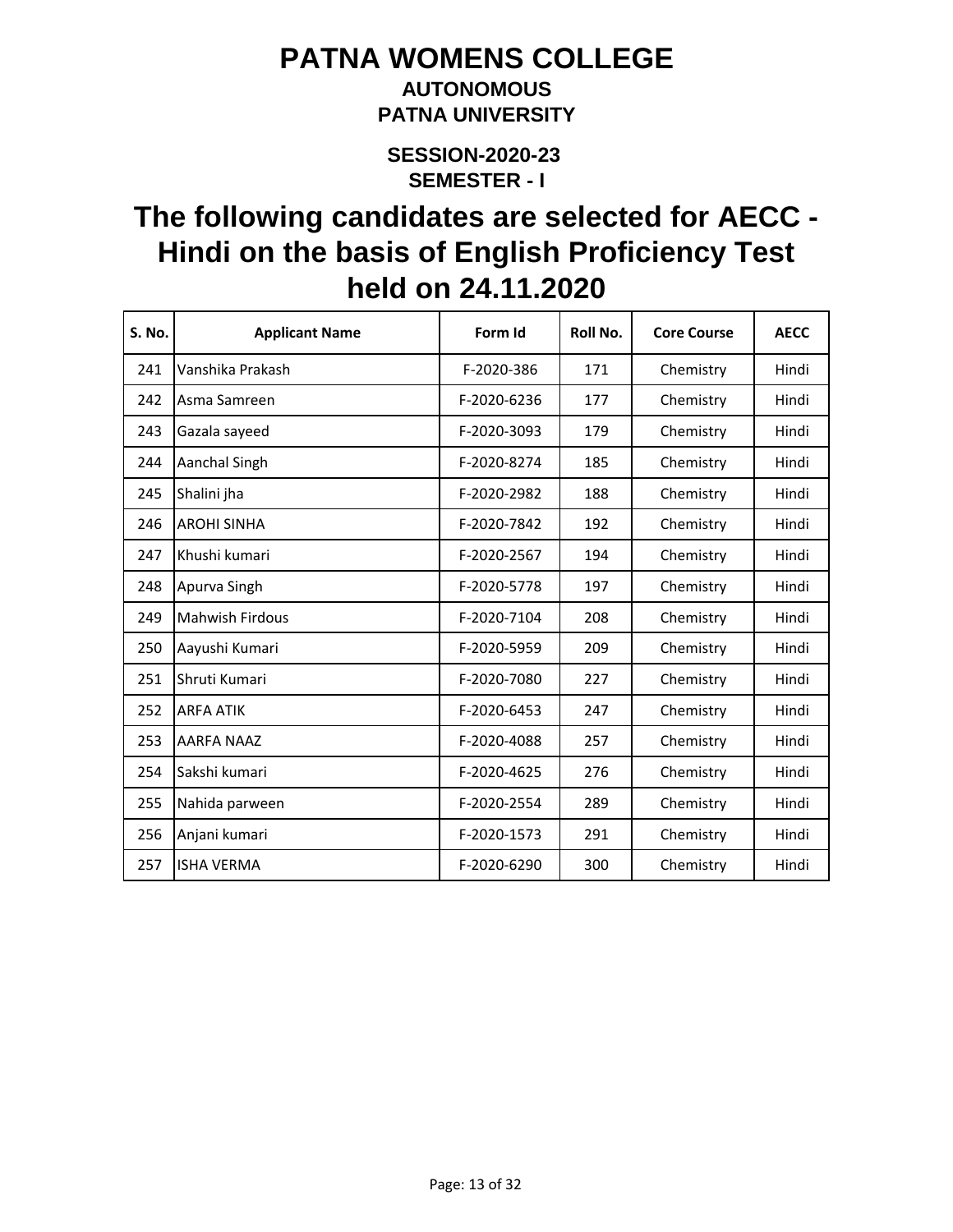### **AUTONOMOUS PATNA UNIVERSITY**

**SEMESTER - I SESSION-2020-23** 

| <b>S. No.</b> | <b>Applicant Name</b> | Form Id     | Roll No. | <b>Core Course</b> | <b>AECC</b> |
|---------------|-----------------------|-------------|----------|--------------------|-------------|
| 258           | <b>SIMMI RAJ</b>      | F-2020-864  | 118      | Economics          | Hindi       |
| 259           | Mimansa Ranjan        | F-2020-5045 | 210      | Economics          | Hindi       |
| 260           | PRIYA KUMARI          | F-2020-1685 | 214      | Economics          | Hindi       |
| 261           | <b>SHWETA KUMARI</b>  | F-2020-983  | 260      | Economics          | Hindi       |
| 262           | Ritika Singh          | F-2020-7098 | 327      | Economics          | Hindi       |
| 263           | <b>ARAGHYA SINGH</b>  | F-2020-7904 | 370      | Economics          | Hindi       |
| 264           | Bushra Rahman         | F-2020-6119 | 384      | Economics          | Hindi       |
| 265           | <b>RICHA KUMARI</b>   | F-2020-4944 | 389      | Economics          | Hindi       |
| 266           | Shishka kumari        | F-2020-117  | 442      | Economics          | Hindi       |
| 267           | puja kumari           | F-2020-3305 | 444      | Economics          | Hindi       |
| 268           | Anshika Anand         | F-2020-5555 | 454      | Economics          | Hindi       |
| 269           | <b>DIKSHA SINGH</b>   | F-2020-3335 | 468      | Economics          | Hindi       |
| 270           | Kumari Sneha          | F-2020-3888 | 476      | Economics          | Hindi       |
| 271           | <b>SUHANA</b>         | F-2020-1542 | 499      | Economics          | Hindi       |
| 272           | Sweta Mishra          | F-2020-325  | 543      | Economics          | Hindi       |
| 273           | Sakshi singh          | F-2020-3822 | 549      | Economics          | Hindi       |
| 274           | Simran Gupta          | F-2020-4123 | 581      | Economics          | Hindi       |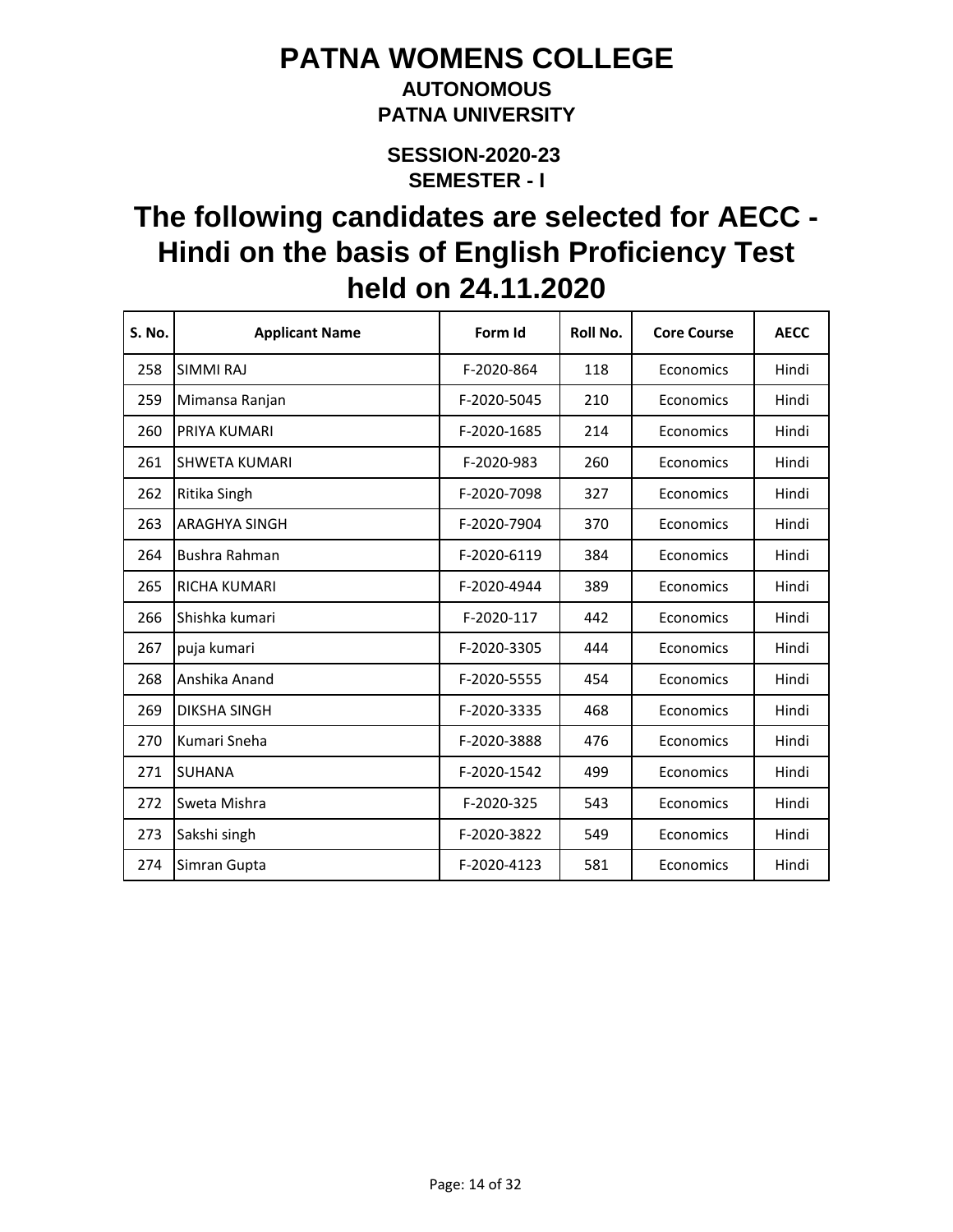### **AUTONOMOUS PATNA UNIVERSITY**

**SEMESTER - I SESSION-2020-23** 

| S. No. | <b>Applicant Name</b> | Form Id     | Roll No. | <b>Core Course</b> | <b>AECC</b> |
|--------|-----------------------|-------------|----------|--------------------|-------------|
| 275    | <b>SURABHI PANDEY</b> | F-2020-5720 | 7        | English            | Hindi       |
| 276    | Pragya Jyoti          | F-2020-5138 | 25       | English            | Hindi       |
| 277    | SADIA QUADIR          | F-2020-3924 | 27       | English            | Hindi       |
| 278    | SOUMYA SHUKLA         | F-2020-351  | 28       | English            | Hindi       |
| 279    | Amna Ali              | F-2020-6643 | 32       | English            | Hindi       |
| 280    | shrutee shree         | F-2020-5205 | 34       | English            | Hindi       |
| 281    | Prerna singh          | F-2020-800  | 45       | English            | Hindi       |
| 282    | <b>DEDIPYA TEWARY</b> | F-2020-1954 | 90       | English            | Hindi       |
| 283    | NITYA TOPPO           | F-2020-8060 | 169      | English            | Hindi       |
| 284    | Rishika Remy          | F-2020-6886 | 377      | English            | Hindi       |
| 285    | <b>AKANKSHA SHREE</b> | F-2020-1008 | 541      | English            | Hindi       |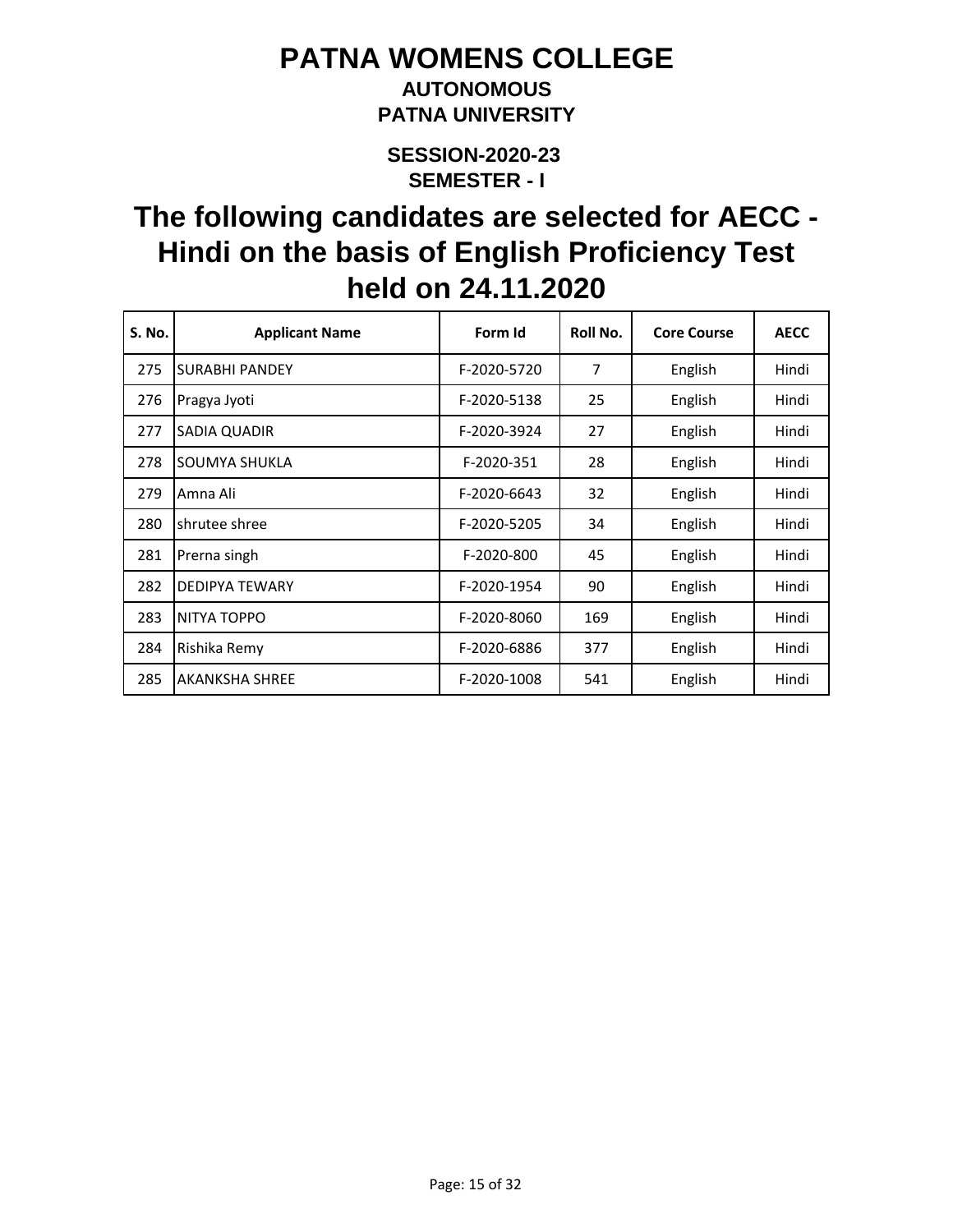#### **AUTONOMOUS PATNA UNIVERSITY**

**SEMESTER - I SESSION-2020-23** 

| S. No. | <b>Applicant Name</b>  | Form Id     | Roll No. | <b>Core Course</b> | <b>AECC</b> |
|--------|------------------------|-------------|----------|--------------------|-------------|
| 286    | PRIYANKA DAS           | F-2020-3178 | 39       | Geography          | Hindi       |
| 287    | <b>NITU KUMARI</b>     | F-2020-3028 | 74       | Geography          | Hindi       |
| 288    | Shreya Chandra         | F-2020-7753 | 94       | Geography          | Hindi       |
| 289    | VAISHNAVI              | F-2020-3877 | 102      | Geography          | Hindi       |
| 290    | <b>AMRITA ARYAN</b>    | F-2020-6579 | 124      | Geography          | Hindi       |
| 291    | VANDANA KUMARI         | F-2020-8081 | 173      | Geography          | Hindi       |
| 292    | <b>SWEETI KUMARI</b>   | F-2020-2544 | 174      | Geography          | Hindi       |
| 293    | MIKKI KUMARI           | F-2020-5745 | 228      | Geography          | Hindi       |
| 294    | RAUSHANI KUMARI        | F-2020-2946 | 251      | Geography          | Hindi       |
| 295    | Milee Kumari           | F-2020-4177 | 279      | Geography          | Hindi       |
| 296    | Ankur Verma            | F-2020-87   | 283      | Geography          | Hindi       |
| 297    | SATWEE SINGH           | F-2020-2527 | 292      | Geography          | Hindi       |
| 298    | Jaya jyoti             | F-2020-2095 | 317      | Geography          | Hindi       |
| 299    | Sweta Kumari           | F-2020-2833 | 320      | Geography          | Hindi       |
| 300    | <b>SWETA SINGH</b>     | F-2020-4210 | 355      | Geography          | Hindi       |
| 301    | RISHIKA RANJAN         | F-2020-3754 | 360      | Geography          | Hindi       |
| 302    | Manisha Topno          | F-2020-4538 | 367      | Geography          | Hindi       |
| 303    | Shivani Kumari         | F-2020-950  | 368      | Geography          | Hindi       |
| 304    | <b>VAISHNAVI SHREE</b> | F-2020-5165 | 371      | Geography          | Hindi       |
| 305    | Tanisha Roy            | F-2020-4743 | 380      | Geography          | Hindi       |
| 306    | DIVYA BANSAL           | F-2020-7140 | 402      | Geography          | Hindi       |
| 307    | Indrani Singh          | F-2020-8222 | 408      | Geography          | Hindi       |
| 308    | Ruhi Singh             | F-2020-4360 | 429      | Geography          | Hindi       |
| 309    | RUCHI KUMARI           | F-2020-7012 | 434      | Geography          | Hindi       |
| 310    | <b>ANJALI PRAKASH</b>  | F-2020-5284 | 457      | Geography          | Hindi       |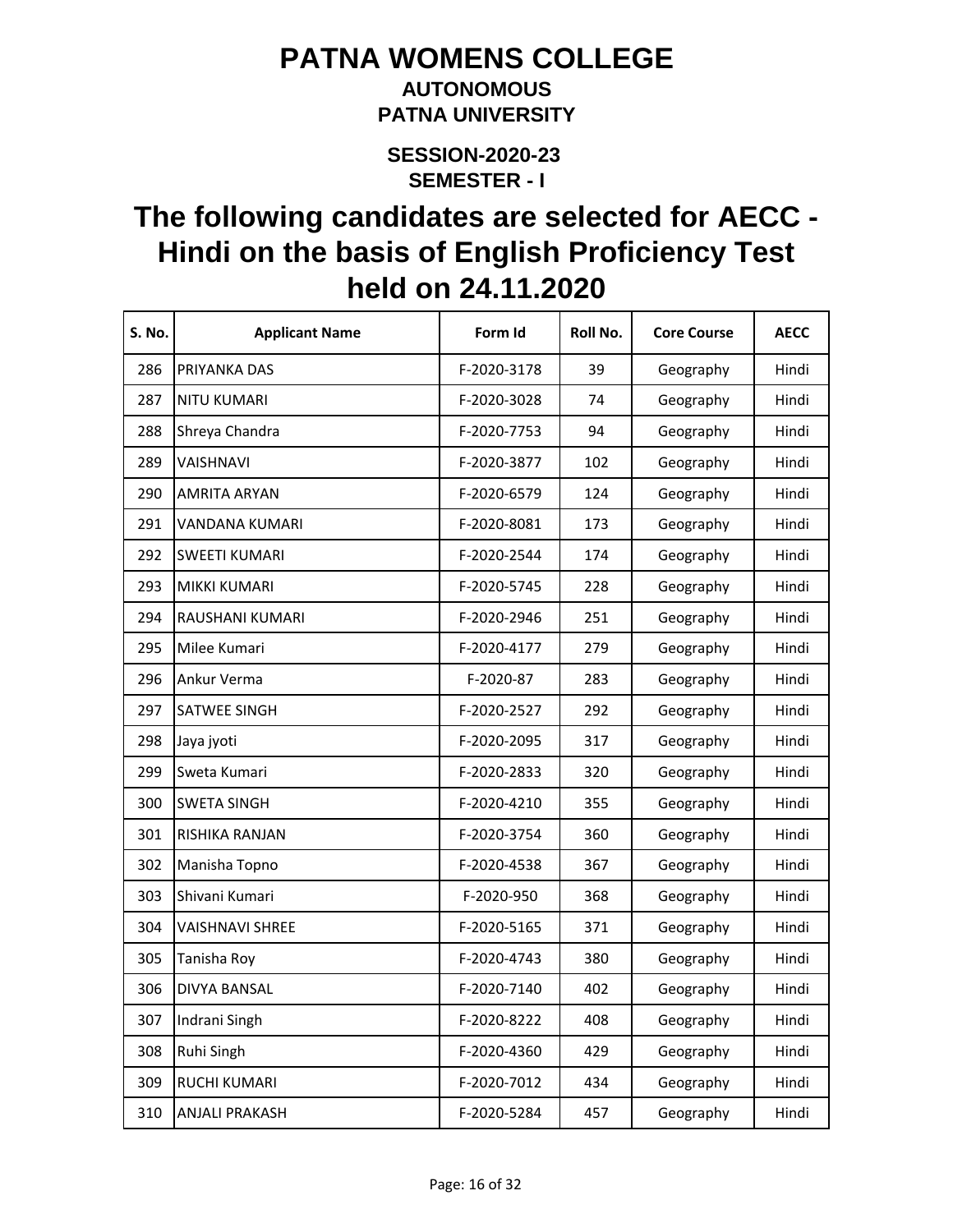### **AUTONOMOUS PATNA UNIVERSITY**

**SEMESTER - I SESSION-2020-23** 

| S. No. | <b>Applicant Name</b> | Form Id     | Roll No. | <b>Core Course</b> | <b>AECC</b> |
|--------|-----------------------|-------------|----------|--------------------|-------------|
| 311    | JACINTA MARANDI       | F-2020-672  | 104      | Hindi              | Hindi       |
| 312    | Medha Sinha           | F-2020-286  | 268      | Hindi              | Hindi       |
| 313    | Pragya Gargi          | F-2020-4037 | 300      | Hindi              | Hindi       |
| 314    | SEEMA DUNGDUNG        | F-2020-7975 | 465      | Hindi              | Hindi       |
| 315    | SANDHYA KUMARI        | F-2020-900  | 587      | Hindi              | Hindi       |
| 316    | Pragya Kumari         | F-2020-1262 | 596      | Hindi              | Hindi       |
| 317    | <b>AVNI VERMA</b>     | F-2020-166  | 605      | Hindi              | Hindi       |
| 318    | <b>GUDIYA KUMARI</b>  | F-2020-5252 | 643      | Hindi              | Hindi       |
| 319    | PUSHPANJALI KUMARI    | F-2020-6490 | 644      | Hindi              | Hindi       |
| 320    | <b>MANSI KUMARI</b>   | F-2020-2841 | 680      | Hindi              | Hindi       |
| 321    | Lovely Anand          | F-2020-3809 | 683      | Hindi              | Hindi       |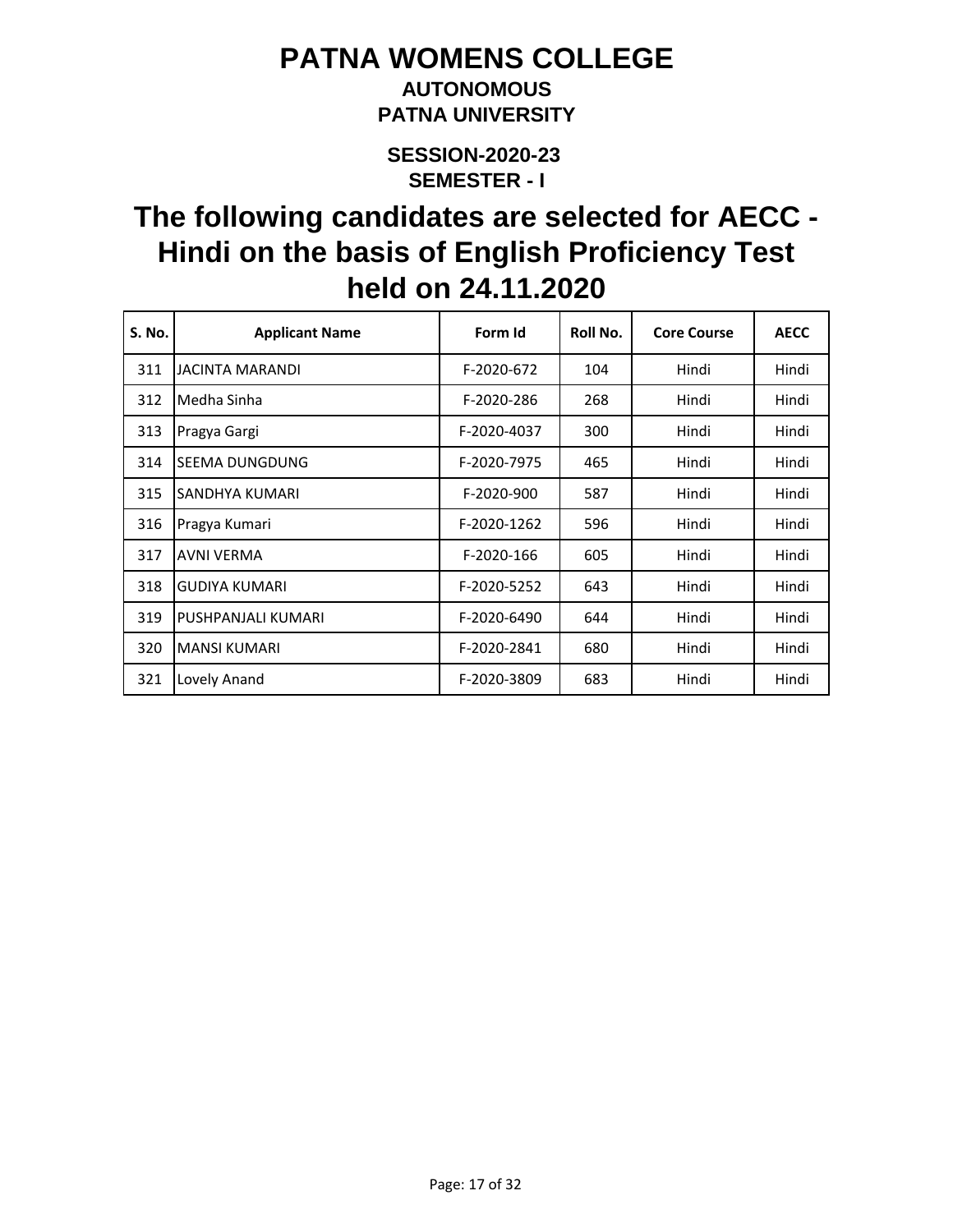#### **AUTONOMOUS PATNA UNIVERSITY**

**SEMESTER - I SESSION-2020-23** 

| S. No. | <b>Applicant Name</b> | Form Id     | Roll No. | <b>Core Course</b> | <b>AECC</b> |
|--------|-----------------------|-------------|----------|--------------------|-------------|
| 322    | Amisha Kumari         | F-2020-3848 | 50       | History            | Hindi       |
| 323    | SHALU                 | F-2020-432  | 55       | History            | Hindi       |
| 324    | Bandana kumari        | F-2020-7794 | 62       | History            | Hindi       |
| 325    | Kajal Kumari          | F-2020-7410 | 75       | History            | Hindi       |
| 326    | <b>RUPALI BHARATI</b> | F-2020-7370 | 81       | History            | Hindi       |
| 327    | Jyoti Kumari          | F-2020-2191 | 82       | History            | Hindi       |
| 328    | <b>SUMAN KUMARI</b>   | F-2020-1713 | 128      | History            | Hindi       |
| 329    | <b>NAHID FARZANA</b>  | F-2020-2051 | 155      | History            | Hindi       |
| 330    | <b>AYUSHI RAJ</b>     | F-2020-708  | 166      | History            | Hindi       |
| 331    | <b>SHRUTI KUMARI</b>  | F-2020-275  | 212      | History            | Hindi       |
| 332    | Deepali               | F-2020-1872 | 224      | History            | Hindi       |
| 333    | Atiya Perween         | F-2020-429  | 289      | History            | Hindi       |
| 334    | Sneha Kumari          | F-2020-181  | 294      | History            | Hindi       |
| 335    | Alka Kumari           | F-2020-739  | 309      | History            | Hindi       |
| 336    | <b>SWATI KUMARI</b>   | F-2020-789  | 310      | History            | Hindi       |
| 337    | Amrita Anand          | F-2020-3129 | 312      | History            | Hindi       |
| 338    | Akanksha kumari       | F-2020-314  | 329      | History            | Hindi       |
| 339    | Sakshi                | F-2020-4874 | 345      | History            | Hindi       |
| 340    | <b>ANSHU KUMARI</b>   | F-2020-3499 | 358      | History            | Hindi       |
| 341    | Aditi                 | F-2020-3180 | 369      | History            | Hindi       |
| 342    | Richa Eric            | F-2020-940  | 378      | History            | Hindi       |
| 343    | LUBNA TABASSUM        | F-2020-3720 | 395      | History            | Hindi       |
| 344    | Amala Tom             | F-2020-512  | 404      | History            | Hindi       |
| 345    | <b>SURBHI SINGH</b>   | F-2020-2999 | 435      | History            | Hindi       |
| 346    | Maliha Hasan          | F-2020-1079 | 439      | History            | Hindi       |
| 347    | RICHA KUMARI          | F-2020-2864 | 471      | History            | Hindi       |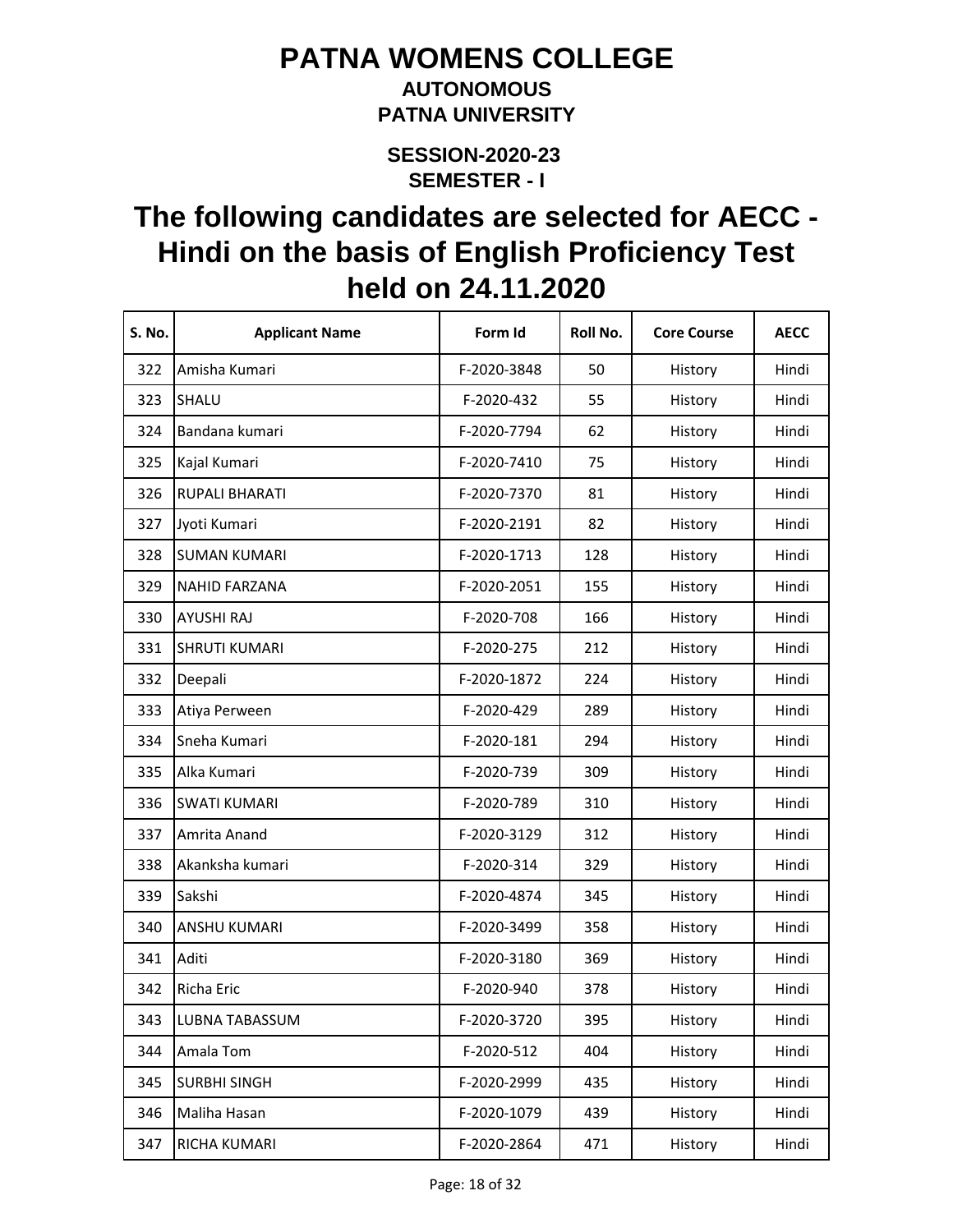### **AUTONOMOUS PATNA UNIVERSITY**

**SEMESTER - I SESSION-2020-23** 

| S. No. | <b>Applicant Name</b> | Form Id     | Roll No. | <b>Core Course</b> | <b>AECC</b> |
|--------|-----------------------|-------------|----------|--------------------|-------------|
| 348    | SAUMYA SIDDHI         | F-2020-991  | 473      | History            | Hindi       |
| 349    | <b>S M SURBHI</b>     | F-2020-5549 | 478      | History            | Hindi       |
| 350    | Smriti                | F-2020-7162 | 480      | History            | Hindi       |
| 351    | shubham laxmi         | F-2020-411  | 482      | History            | Hindi       |
| 352    | Anamika kumari        | F-2020-1890 | 487      | History            | Hindi       |
| 353    | RAKHI KUMARI          | F-2020-3551 | 489      | History            | Hindi       |
| 354    | <b>SUSHMA KUMARI</b>  | F-2020-5692 | 491      | History            | Hindi       |
| 355    | shivangi sinha        | F-2020-7373 | 492      | History            | Hindi       |
| 356    | <b>NITIKA</b>         | F-2020-3472 | 500      | History            | Hindi       |
| 357    | Rashi kumari          | F-2020-7008 | 501      | History            | Hindi       |
| 358    | SNEHA SHARMA          | F-2020-1969 | 503      | History            | Hindi       |
| 359    | Sakshi Kumari         | F-2020-7709 | 504      | History            | Hindi       |
| 360    | Riya Raj              | F-2020-2059 | 518      | History            | Hindi       |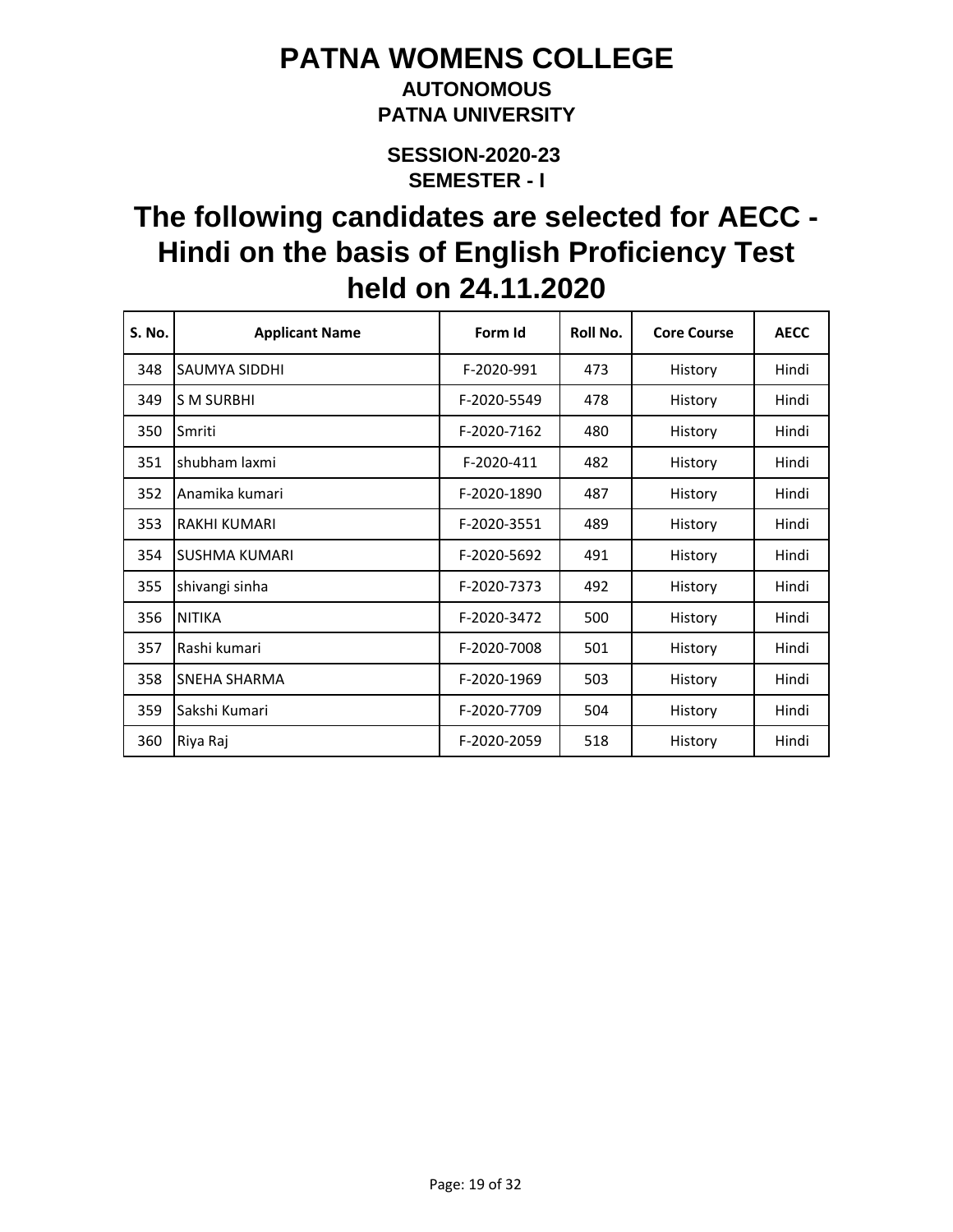### **AUTONOMOUS PATNA UNIVERSITY**

**SEMESTER - I SESSION-2020-23** 

| <b>S. No.</b> | <b>Applicant Name</b> | Form Id     | Roll No. | <b>Core Course</b> | <b>AECC</b> |
|---------------|-----------------------|-------------|----------|--------------------|-------------|
| 361           | NILOFAR HASHMI        | F-2020-1914 | 574      | <b>HSC</b>         | Hindi       |
| 362           | Maria Talat           | F-2020-1737 | 575      | <b>HSC</b>         | Hindi       |
| 363           | ANURADHA PRAKASH      | F-2020-1151 | 590      | <b>HSC</b>         | Hindi       |
| 364           | Mahrukh Mumtaz        | F-2020-5975 | 592      | <b>HSC</b>         | Hindi       |
| 365           | Amanika vats          | F-2020-702  | 620      | <b>HSC</b>         | Hindi       |
| 366           | Komal Kumari          | F-2020-1169 | 651      | <b>HSC</b>         | Hindi       |
| 367           | sneha tejaswi         | F-2020-1487 | 654      | <b>HSC</b>         | Hindi       |
| 368           | Richa                 | F-2020-5172 | 672      | <b>HSC</b>         | Hindi       |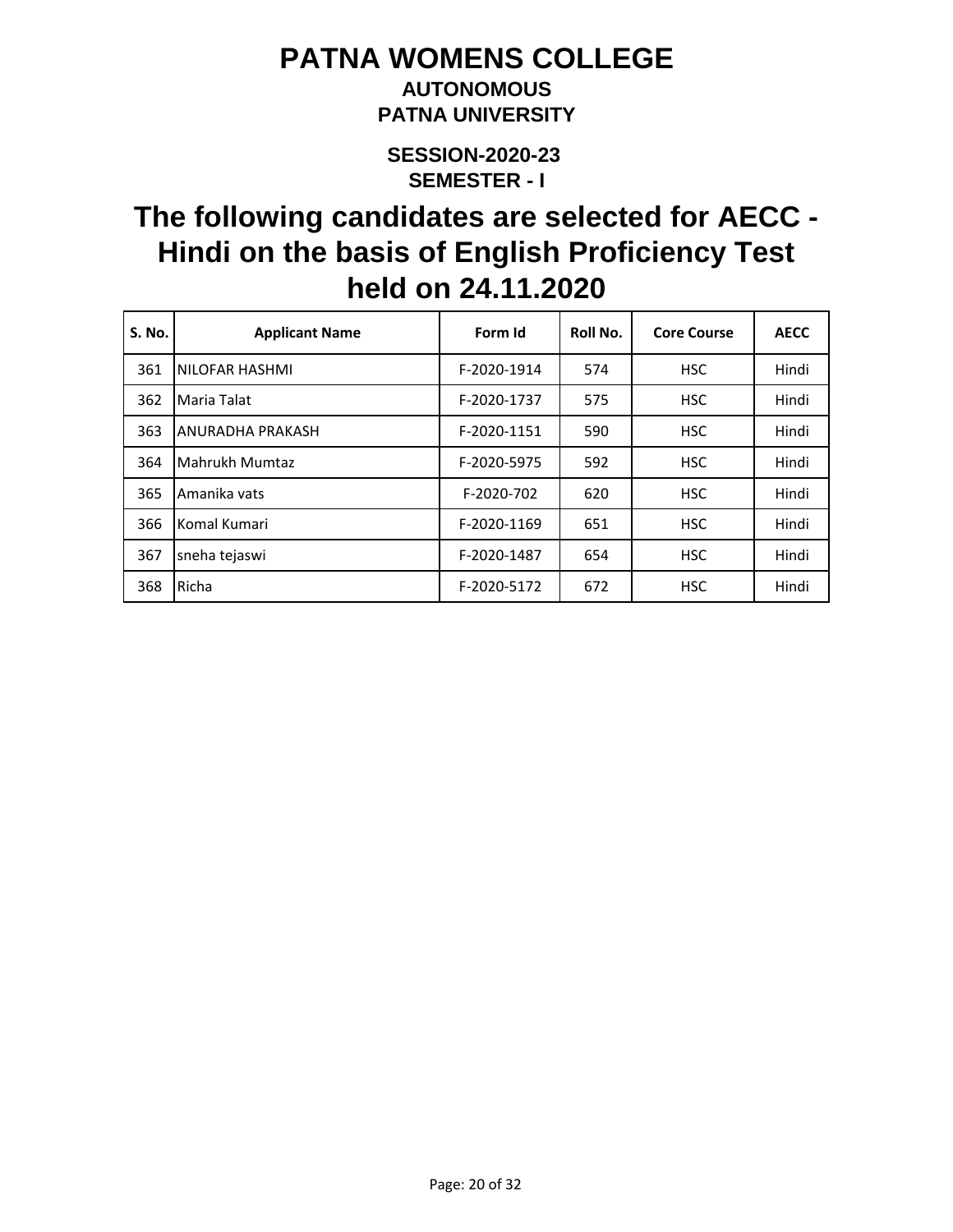#### **AUTONOMOUS PATNA UNIVERSITY**

**SEMESTER - I SESSION-2020-23** 

| S. No. | <b>Applicant Name</b>  | Form Id     | Roll No. | <b>Core Course</b> | <b>AECC</b> |
|--------|------------------------|-------------|----------|--------------------|-------------|
| 369    | SHIPRA JHA             | F-2020-7295 | 43       | Mathematics        | Hindi       |
| 370    | <b>GUNJAN KUMARI</b>   | F-2020-2940 | 46       | Mathematics        | Hindi       |
| 371    | RITIKA RAJ             | F-2020-2034 | 48       | Mathematics        | Hindi       |
| 372    | <b>FALAK NAAAZ</b>     | F-2020-6193 | 50       | Mathematics        | Hindi       |
| 373    | <b>JYOTI KUMARI</b>    | F-2020-6701 | 54       | <b>Mathematics</b> | Hindi       |
| 374    | Shubhangi kishor       | F-2020-2018 | 56       | Mathematics        | Hindi       |
| 375    | Simple kumari          | F-2020-4669 | 62       | Mathematics        | Hindi       |
| 376    | <b>SURBHI KUMARI</b>   | F-2020-5263 | 66       | Mathematics        | Hindi       |
| 377    | Manshi Gupta           | F-2020-2596 | 70       | Mathematics        | Hindi       |
| 378    | <b>SANDHYA BHARTI</b>  | F-2020-4721 | 73       | Mathematics        | Hindi       |
| 379    | <b>SIMMI KUMARI</b>    | F-2020-4999 | 76       | <b>Mathematics</b> | Hindi       |
| 380    | Tannu Rani             | F-2020-3155 | 85       | <b>Mathematics</b> | Hindi       |
| 381    | Rani Kumari            | F-2020-3776 | 86       | Mathematics        | Hindi       |
| 382    | Juli kumari            | F-2020-7722 | 117      | Mathematics        | Hindi       |
| 383    | Nisha kumari           | F-2020-3812 | 220      | Mathematics        | Hindi       |
| 384    | Shruti Kumari          | F-2020-2351 | 221      | <b>Mathematics</b> | Hindi       |
| 385    | Anshika Sinha          | F-2020-223  | 225      | Mathematics        | Hindi       |
| 386    | Juhi kumari            | F-2020-1281 | 228      | Mathematics        | Hindi       |
| 387    | Anjali kumari          | F-2020-4948 | 232      | Mathematics        | Hindi       |
| 388    | Hritika                | F-2020-2647 | 239      | Mathematics        | Hindi       |
| 389    | <b>KAJAL KUMARI</b>    | F-2020-3733 | 241      | Mathematics        | Hindi       |
| 390    | Samridhi Priyadarshini | F-2020-2023 | 260      | Mathematics        | Hindi       |
| 391    | <b>AKANKSHA SARRAF</b> | F-2020-5546 | 261      | Mathematics        | Hindi       |
| 392    | Stuti Kumari           | F-2020-2385 | 278      | Mathematics        | Hindi       |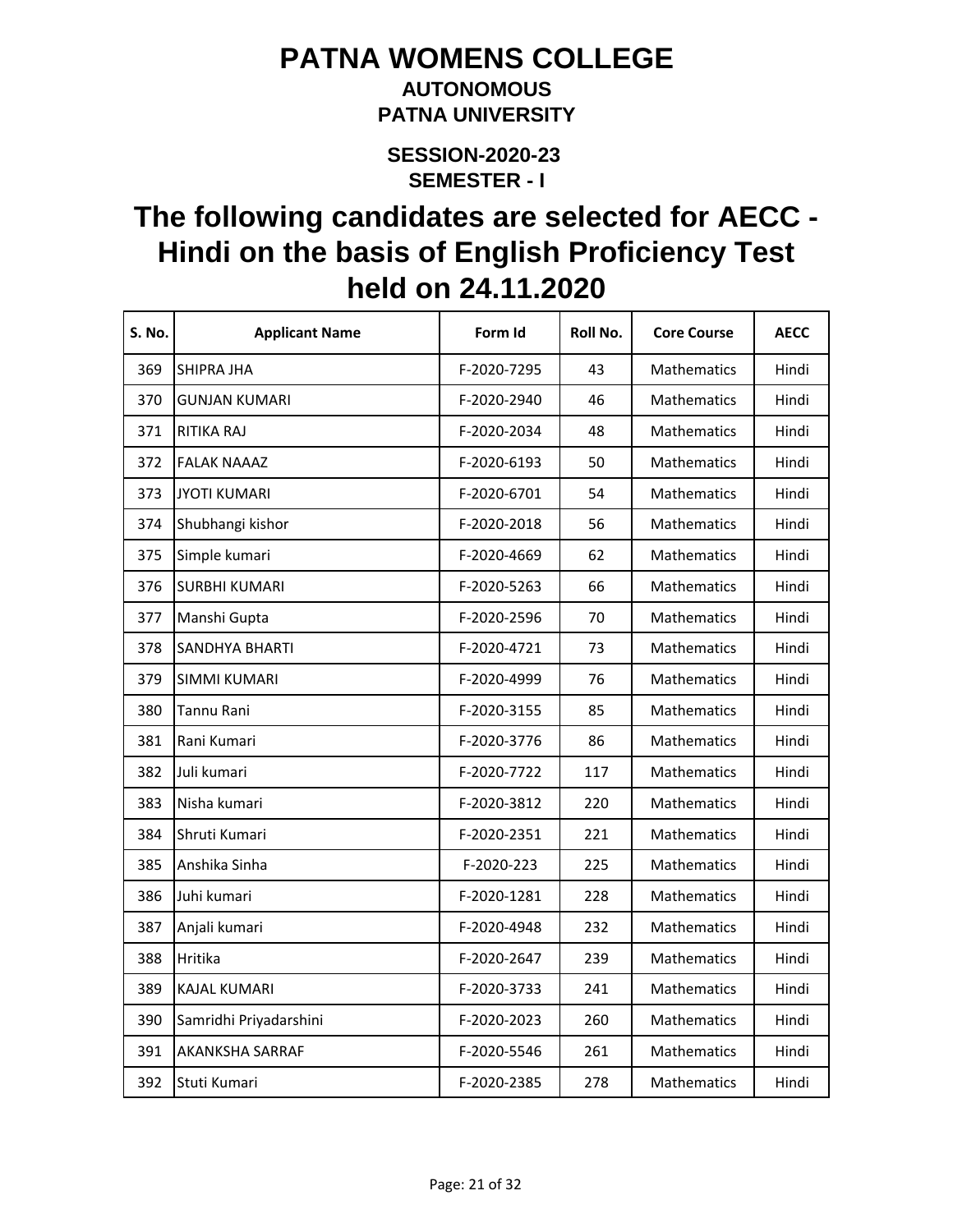### **AUTONOMOUS PATNA UNIVERSITY**

**SEMESTER - I SESSION-2020-23** 

| <b>S. No.</b> | <b>Applicant Name</b> | Form Id     | Roll No. | <b>Core Course</b> | <b>AECC</b> |
|---------------|-----------------------|-------------|----------|--------------------|-------------|
| 393           | Shreya Prabhakar      | F-2020-2192 | 1        | <b>MBIO</b>        | Hindi       |
| 394           | SWETA SAWAN           | F-2020-4381 | 6        | <b>MBIO</b>        | Hindi       |
| 395           | wajiha saadi          | F-2020-1306 | 7        | <b>MBIO</b>        | Hindi       |
| 396           | TANUSHKA              | F-2020-1646 | 16       | <b>MBIO</b>        | Hindi       |
| 397           | Akriti                | F-2020-5974 | 17       | <b>MBIO</b>        | Hindi       |
| 398           | DARAKSHAN RAHMAN      | F-2020-6055 | 20       | <b>MBIO</b>        | Hindi       |
| 399           | Anushka S Bhaduri     | F-2020-5403 | 21       | <b>MBIO</b>        | Hindi       |
| 400           | <b>MUNEERA ALAM</b>   | F-2020-2155 | 22       | <b>MBIO</b>        | Hindi       |
| 401           | Mahi Raj              | F-2020-5468 | 25       | <b>MBIO</b>        | Hindi       |
| 402           | <b>KAJAL KUMARI</b>   | F-2020-3657 | 29       | <b>MBIO</b>        | Hindi       |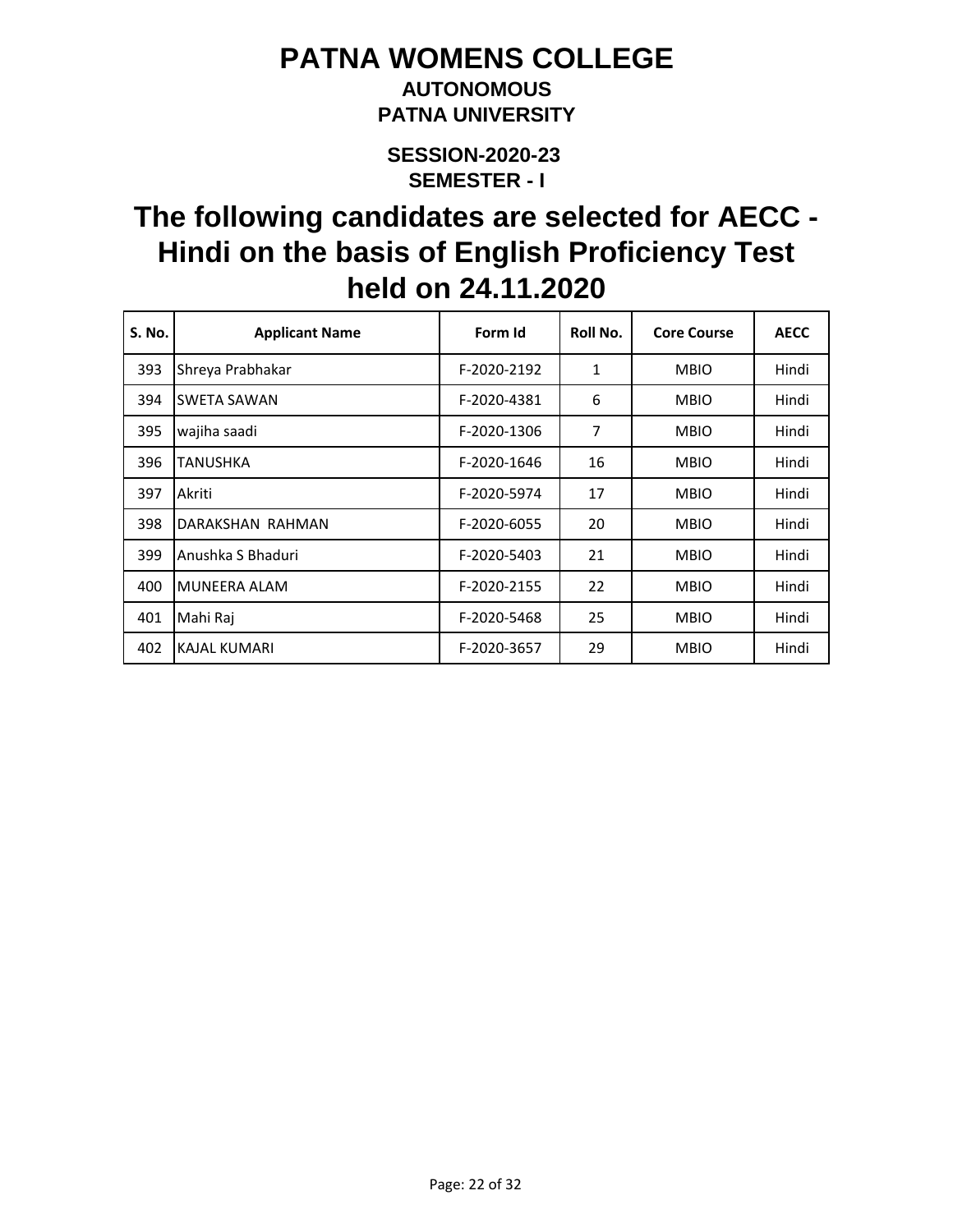### **AUTONOMOUS PATNA UNIVERSITY**

**SEMESTER - I SESSION-2020-23** 

| <b>S. No.</b> | <b>Applicant Name</b> | Form Id     | Roll No. | <b>Core Course</b> | <b>AECC</b> |
|---------------|-----------------------|-------------|----------|--------------------|-------------|
| 403           | Sakshi shreya         | F-2020-4484 | 528      | Philosophy         | Hindi       |
| 404           | <b>VARSHA RANI</b>    | F-2020-3738 | 618      | Philosophy         | Hindi       |
| 405           | SUPRIYA MEHTA         | F-2020-6440 | 667      | Philosophy         | Hindi       |
| 406           | AARUSHI KUMARI        | F-2020-7031 | 673      | Philosophy         | Hindi       |
| 407           | Sneha kumari          | F-2020-2914 | 676      | Philosophy         | Hindi       |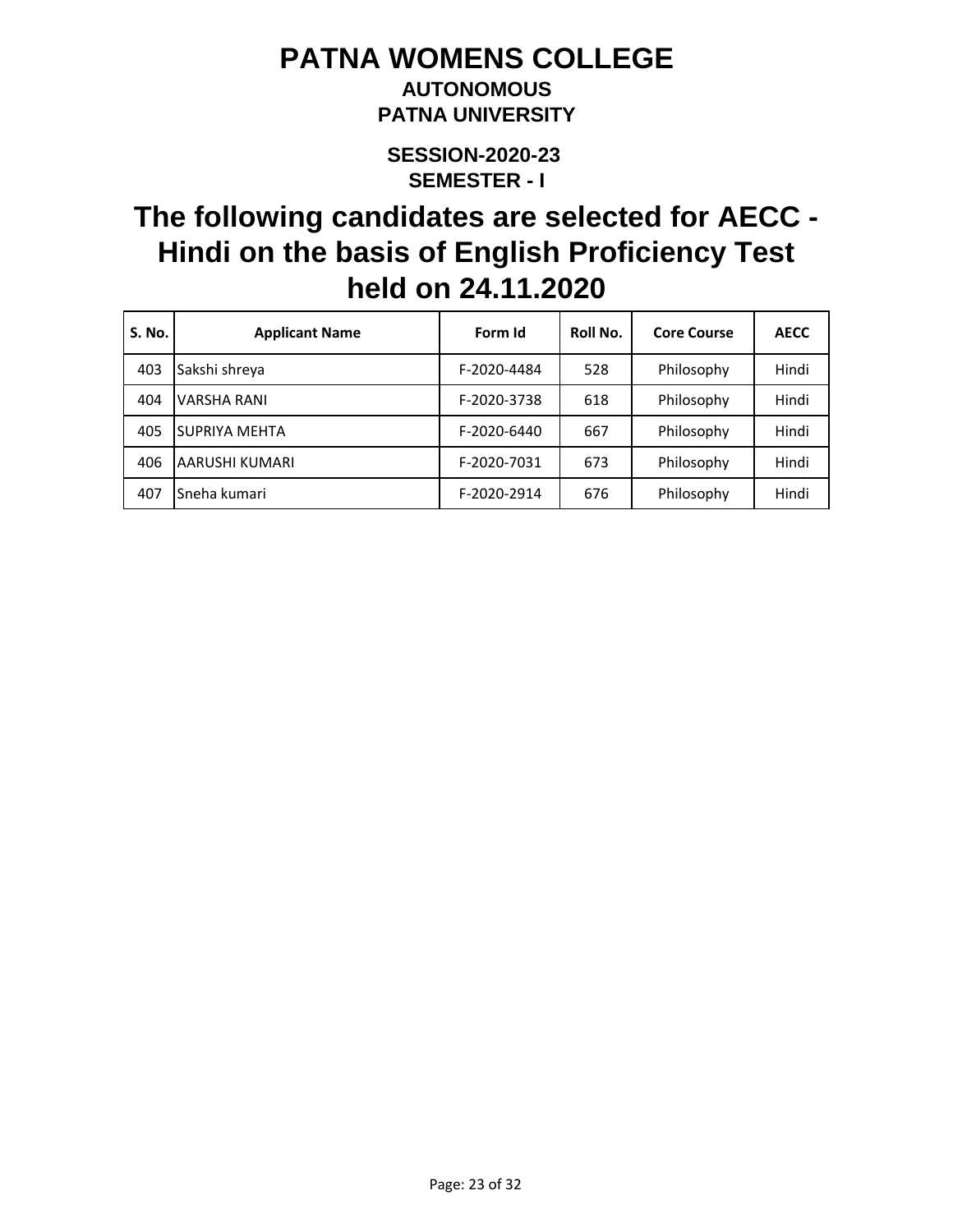### **AUTONOMOUS PATNA UNIVERSITY**

**SEMESTER - I SESSION-2020-23** 

| <b>S. No.</b> | <b>Applicant Name</b>     | Form Id     | Roll No.       | <b>Core Course</b> | <b>AECC</b> |
|---------------|---------------------------|-------------|----------------|--------------------|-------------|
| 408           | SHREYA SHRIVASTAVA        | F-2020-3024 | $\mathbf{1}$   | Physics            | Hindi       |
| 409           | Priyansha Ambastha        | F-2020-6315 | $\overline{2}$ | Physics            | Hindi       |
| 410           | <b>GAYATRI</b>            | F-2020-1805 | 11             | Physics            | Hindi       |
| 411           | <b>SUPRIYA RANI SINGH</b> | F-2020-7344 | 17             | Physics            | Hindi       |
| 412           | <b>SHRUTI RAJ</b>         | F-2020-4117 | 18             | Physics            | Hindi       |
| 413           | Anjali Suman              | F-2020-2938 | 20             | Physics            | Hindi       |
| 414           | Akanksha priya            | F-2020-6473 | 21             | Physics            | Hindi       |
| 415           | <b>ISHANI</b>             | F-2020-5054 | 22             | Physics            | Hindi       |
| 416           | Divya kumari              | F-2020-3163 | 23             | Physics            | Hindi       |
| 417           | Shivangi Kumari           | F-2020-7268 | 24             | Physics            | Hindi       |
| 418           | Surabhi                   | F-2020-2518 | 27             | Physics            | Hindi       |
| 419           | Dipti kumari              | F-2020-1561 | 29             | Physics            | Hindi       |
| 420           | Sweta Rani                | F-2020-5563 | 31             | Physics            | Hindi       |
| 421           | Nishi kumari              | F-2020-798  | 32             | Physics            | Hindi       |
| 422           | Neha Gupta                | F-2020-2725 | 33             | Physics            | Hindi       |
| 423           | <b>MANISHA KUMARI</b>     | F-2020-6852 | 37             | Physics            | Hindi       |
| 424           | <b>NEHA KUMARI</b>        | F-2020-6850 | 38             | Physics            | Hindi       |
| 425           | <b>ANJALI BHARTI</b>      | F-2020-3064 | 40             | Physics            | Hindi       |
| 426           | Wagisha                   | F-2020-2655 | 59             | Physics            | Hindi       |
| 427           | <b>NEHA KUMARI</b>        | F-2020-2326 | 105            | Physics            | Hindi       |
| 428           | <b>ROHINI RANJAN</b>      | F-2020-4862 | 107            | Physics            | Hindi       |
| 429           | Saumya Kumari             | F-2020-2507 | 213            | Physics            | Hindi       |
| 430           | R. SHINY AMALA            | F-2020-5262 | 218            | Physics            | Hindi       |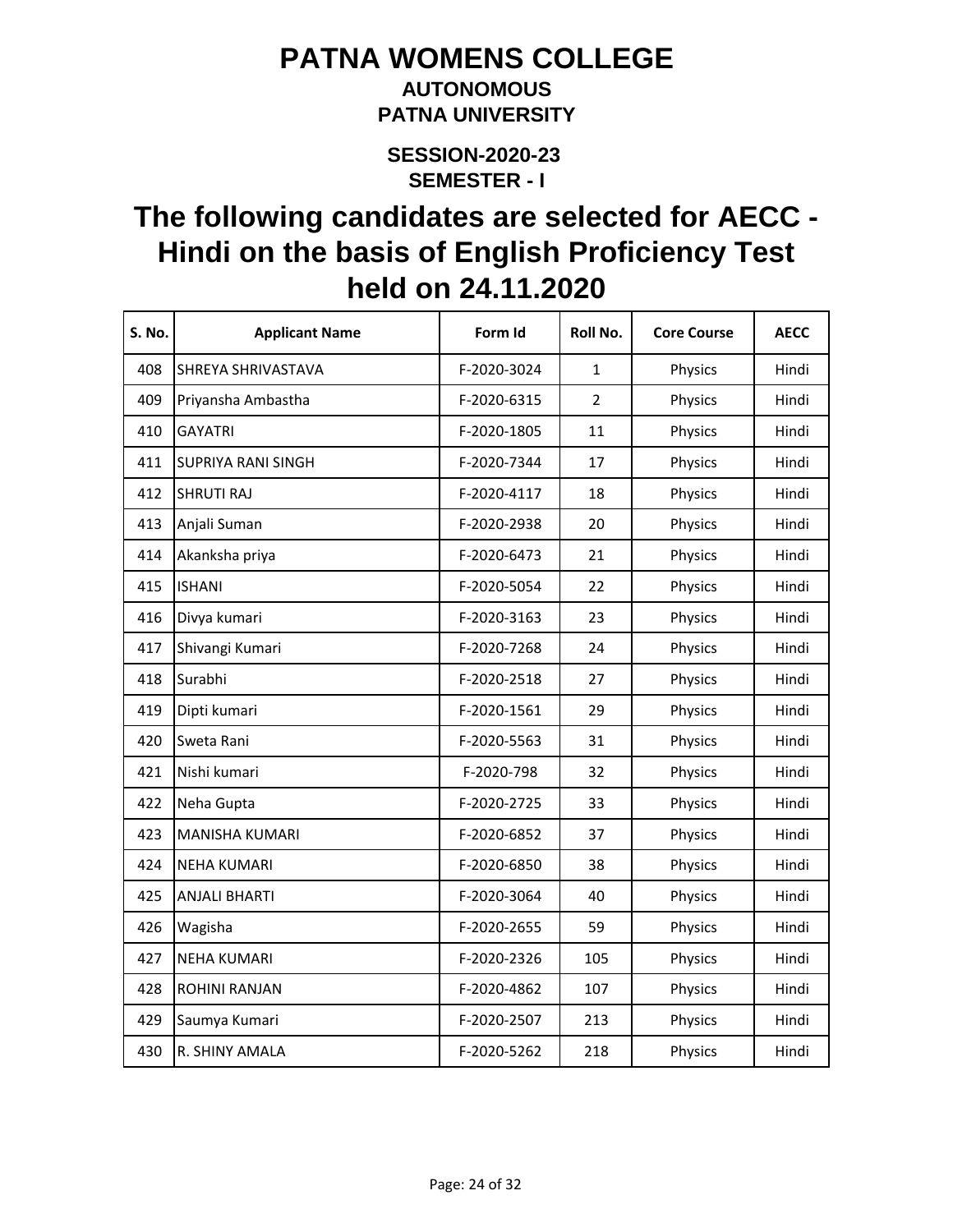#### **AUTONOMOUS PATNA UNIVERSITY**

**SEMESTER - I SESSION-2020-23** 

| S. No. | <b>Applicant Name</b> | Form Id     | Roll No. | <b>Core Course</b> | <b>AECC</b> |
|--------|-----------------------|-------------|----------|--------------------|-------------|
| 431    | Tanya kumari          | F-2020-290  | 44       | POL Sc.            | Hindi       |
| 432    | <b>SNEHA KUMARI</b>   | F-2020-8246 | 69       | POL Sc.            | Hindi       |
| 433    | <b>SIMRAN KUMARI</b>  | F-2020-2078 | 70       | POL Sc.            | Hindi       |
| 434    | <b>SADHNA RANI</b>    | F-2020-3554 | 130      | POL Sc.            | Hindi       |
| 435    | Vageesha Raj          | F-2020-3971 | 141      | POL Sc.            | Hindi       |
| 436    | Isha Kumari           | F-2020-2198 | 164      | POL Sc.            | Hindi       |
| 437    | AKANKSHA              | F-2020-4116 | 170      | POL Sc.            | Hindi       |
| 438    | Ayushi arya           | F-2020-2412 | 202      | POL Sc.            | Hindi       |
| 439    | Saumya Shankar        | F-2020-572  | 205      | POL Sc.            | Hindi       |
| 440    | Nainshi Kumari        | F-2020-431  | 235      | POL Sc.            | Hindi       |
| 441    | Shrishti Singh        | F-2020-1167 | 241      | POL Sc.            | Hindi       |
| 442    | <b>ANKITA KUMARI</b>  | F-2020-1768 | 243      | POL Sc.            | Hindi       |
| 443    | <b>KHUSHI KUMARI</b>  | F-2020-2479 | 250      | POL Sc.            | Hindi       |
| 444    | Shristi Raj           | F-2020-2360 | 272      | POL Sc.            | Hindi       |
| 445    | Jayshree              | F-2020-450  | 277      | POL Sc.            | Hindi       |
| 446    | <b>RIYA SINHA</b>     | F-2020-2221 | 278      | POL Sc.            | Hindi       |
| 447    | khushali singh        | F-2020-2352 | 280      | POL Sc.            | Hindi       |
| 448    | Suhani Kumari         | F-2020-918  | 301      | POL Sc.            | Hindi       |
| 449    | Ruchika Sinha         | F-2020-1745 | 306      | POL Sc.            | Hindi       |
| 450    | Ayushi Bharti         | F-2020-2272 | 311      | POL Sc.            | Hindi       |
| 451    | <b>SUSHMA KUMARI</b>  | F-2020-5968 | 316      | POL Sc.            | Hindi       |
| 452    | Simran Kumari         | F-2020-5853 | 340      | POL Sc.            | Hindi       |
| 453    | Kumari jyoti          | F-2020-8004 | 376      | POL Sc.            | Hindi       |
| 454    | SUJATA DWIVEDI        | F-2020-5687 | 382      | POL Sc.            | Hindi       |
| 455    | ALISHA KUMARI         | F-2020-6992 | 392      | POL Sc.            | Hindi       |
| 456    | <b>SNEHA PRIYA</b>    | F-2020-3870 | 397      | POL Sc.            | Hindi       |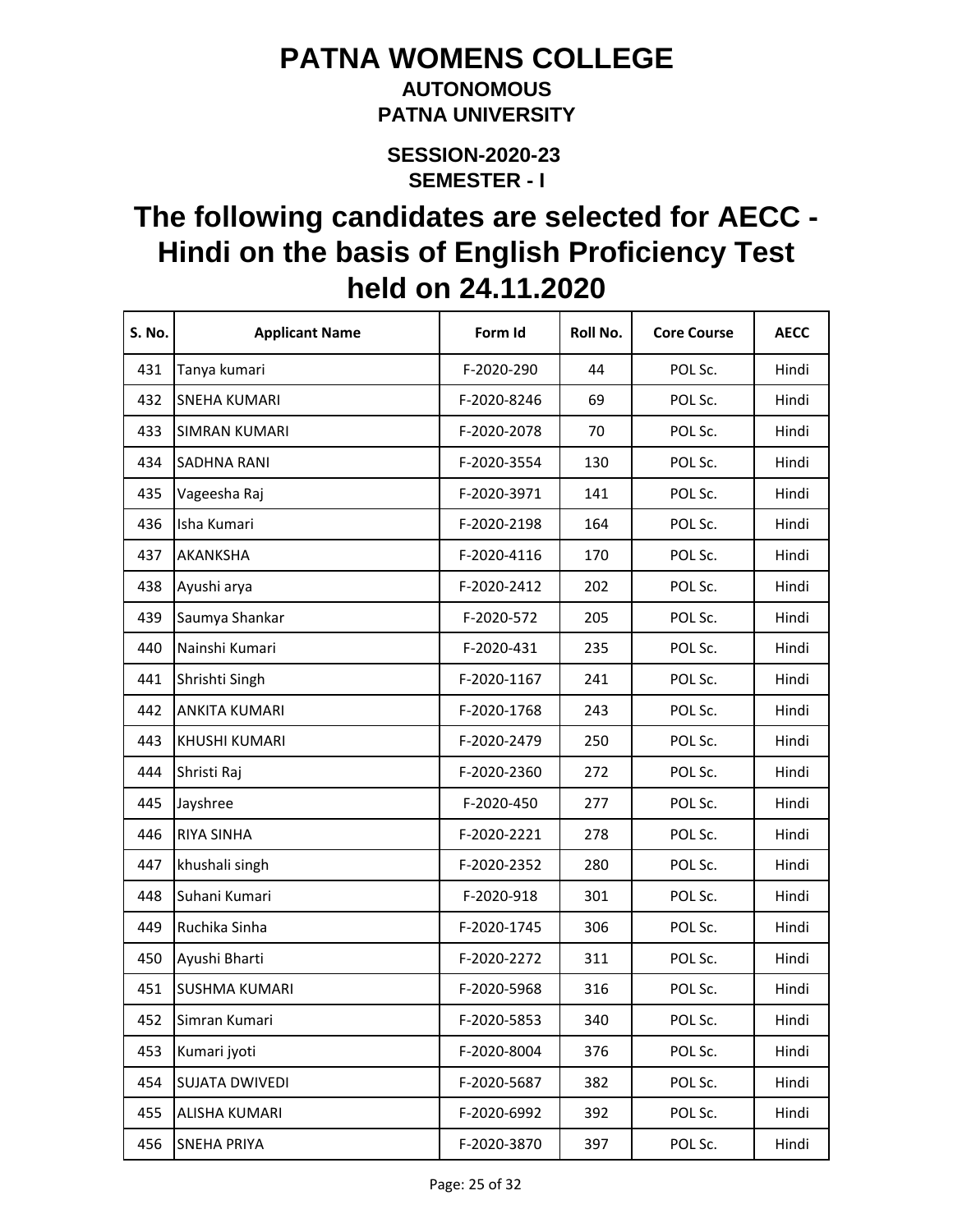### **AUTONOMOUS PATNA UNIVERSITY**

**SEMESTER - I SESSION-2020-23** 

| <b>S. No.</b> | <b>Applicant Name</b>     | Form Id     | Roll No. | <b>Core Course</b> | <b>AECC</b> |
|---------------|---------------------------|-------------|----------|--------------------|-------------|
| 457           | <b>MUSKAN SINGH</b>       | F-2020-4605 | 410      | POL Sc.            | Hindi       |
| 458           | Ananya Kumari             | F-2020-6136 | 415      | POL Sc.            | Hindi       |
| 459           | PRERNA ADITI              | F-2020-3631 | 424      | POL Sc.            | Hindi       |
| 460           | NIKITA SINHA              | F-2020-94   | 431      | POL Sc.            | Hindi       |
| 461           | <b>ANKUR KUMARI</b>       | F-2020-6880 | 432      | POL Sc.            | Hindi       |
| 462           | <b>POOJA KUMARI SINGH</b> | F-2020-3213 | 449      | POL Sc.            | Hindi       |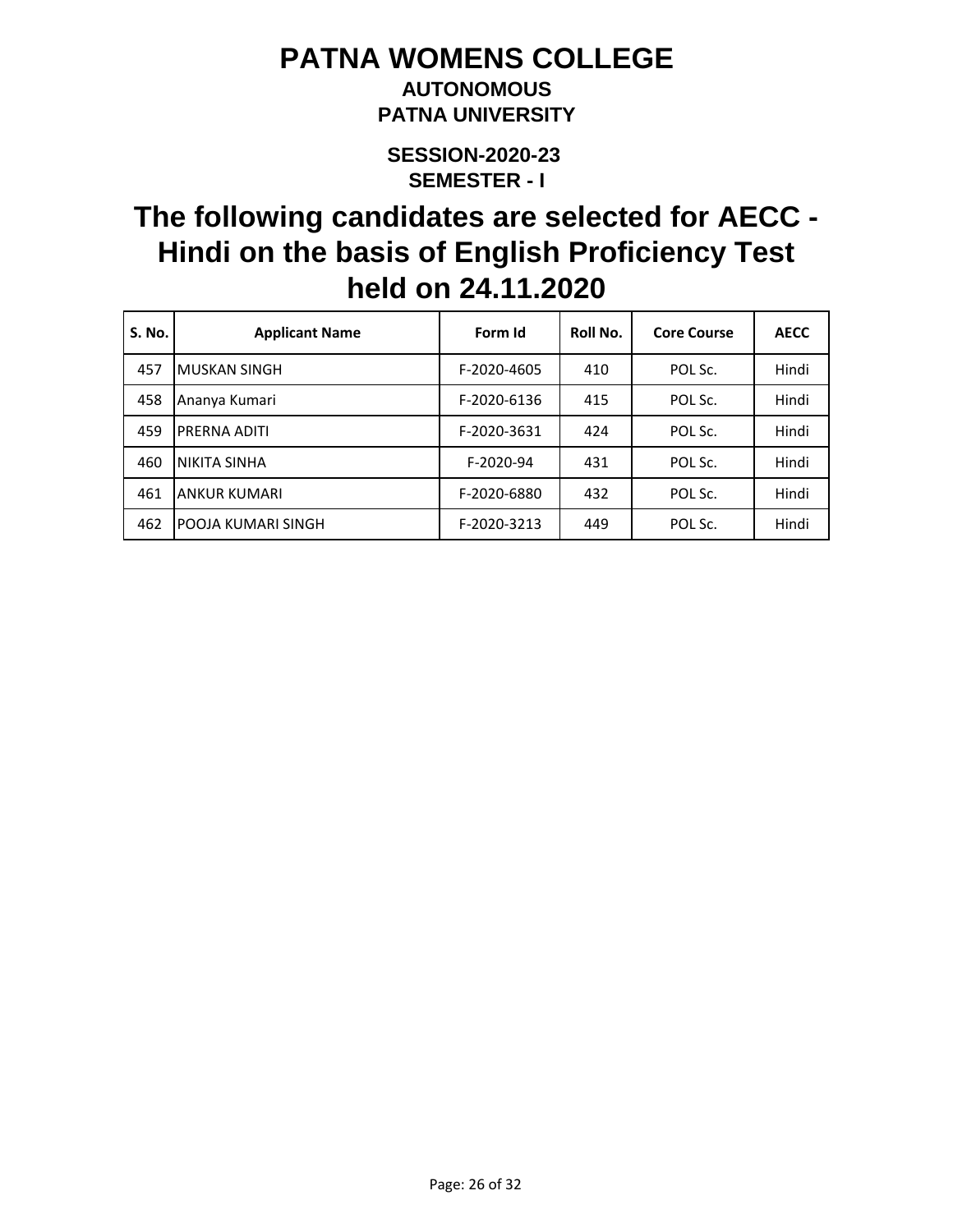### **AUTONOMOUS PATNA UNIVERSITY**

**SEMESTER - I SESSION-2020-23** 

| S. No. | <b>Applicant Name</b> | Form Id     | Roll No. | <b>Core Course</b> | <b>AECC</b> |
|--------|-----------------------|-------------|----------|--------------------|-------------|
| 463    | <b>SALONI KUMARI</b>  | F-2020-7755 | 114      | Psychology         | Hindi       |
| 464    | <b>7FBA FATMA</b>     | F-2020-5486 | 125      | Psychology         | Hindi       |
| 465    | YOSHITA SINHA         | F-2020-533  | 238      | Psychology         | Hindi       |
| 466    | PUJA RAJ              | F-2020-2414 | 385      | Psychology         | Hindi       |
| 467    | Aditi Kumari          | F-2020-2303 | 494      | Psychology         | Hindi       |
| 468    | <b>NANCY BHARTI</b>   | F-2020-3962 | 521      | Psychology         | Hindi       |
| 469    | Neha Kumari           | F-2020-5331 | 557      | Psychology         | Hindi       |
| 470    | <b>SRISHTI KUMARI</b> | F-2020-515  | 611      | Psychology         | Hindi       |
| 471    | Snigdha Pranjal       | F-2020-679  | 622      | Psychology         | Hindi       |
| 472    | <b>AAYUSHI</b>        | F-2020-2083 | 636      | Psychology         | Hindi       |
| 473    | <b>PUJA KUMARI</b>    | F-2020-7600 | 646      | Psychology         | Hindi       |
| 474    | Manaswi choudhary     | F-2020-1730 | 650      | Psychology         | Hindi       |
| 475    | Shreeya Pratap        | F-2020-2850 | 652      | Psychology         | Hindi       |
| 476    | ishika raj            | F-2020-7291 | 659      | Psychology         | Hindi       |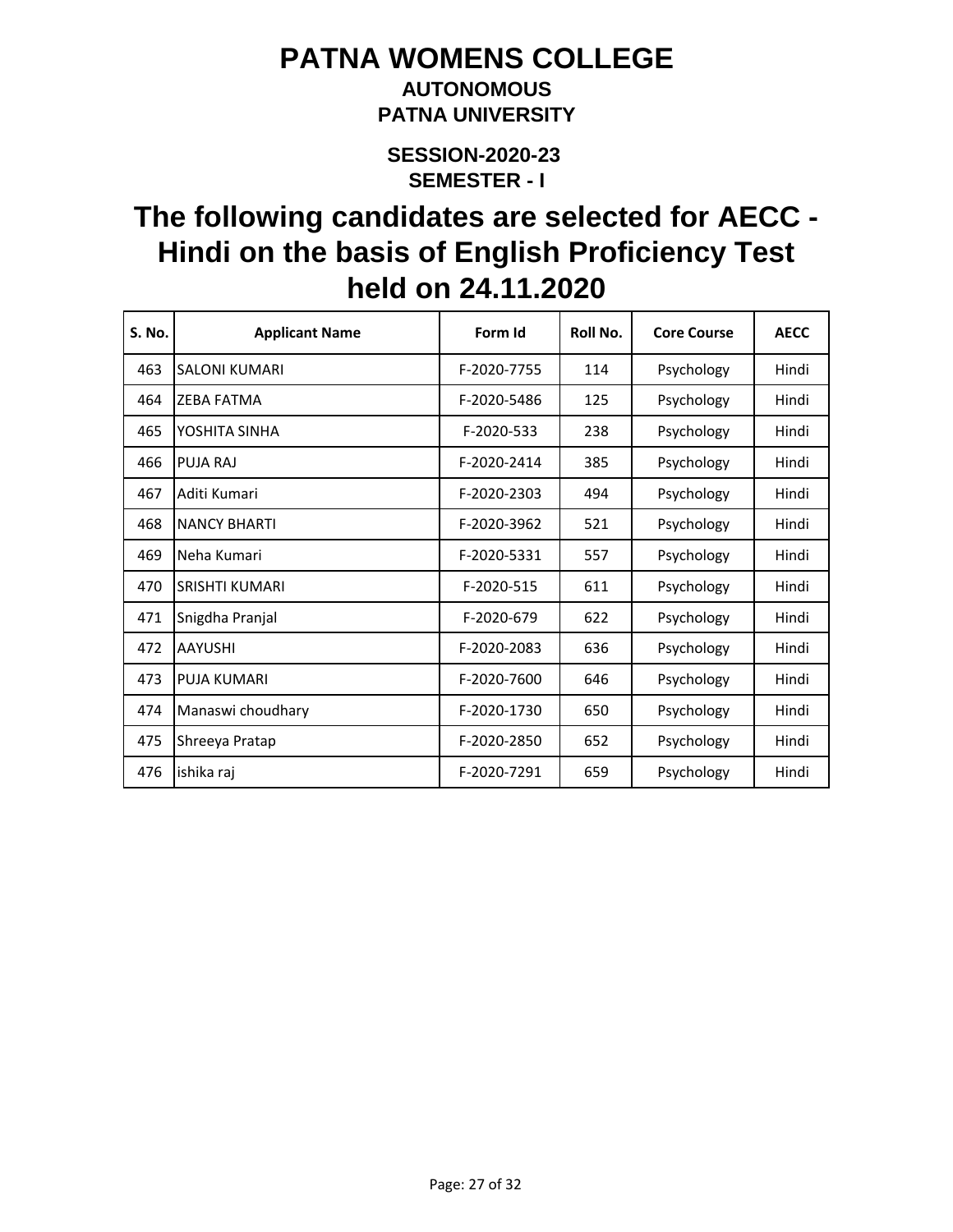#### **AUTONOMOUS PATNA UNIVERSITY**

**SEMESTER - I SESSION-2020-23** 

| S. No. | <b>Applicant Name</b> | Form Id     | Roll No. | <b>Core Course</b> | <b>AECC</b> |
|--------|-----------------------|-------------|----------|--------------------|-------------|
| 477    | <b>RUTUJA DAS</b>     | F-2020-2925 | 60       | Sociology          | Hindi       |
| 478    | <b>NEHA KUMARI</b>    | F-2020-1100 | 83       | Sociology          | Hindi       |
| 479    | Nikita Bharti         | F-2020-2900 | 131      | Sociology          | Hindi       |
| 480    | Melody P Dubois       | F-2020-7646 | 394      | Sociology          | Hindi       |
| 481    | SIDDHI KUMAR          | F-2020-5406 | 448      | Sociology          | Hindi       |
| 482    | PAVREN XAXA           | F-2020-809  | 451      | Sociology          | Hindi       |
| 483    | Sushmita shah         | F-2020-3980 | 484      | Sociology          | Hindi       |
| 484    | Diya Shrivastava      | F-2020-1574 | 498      | Sociology          | Hindi       |
| 485    | AAISHA RAZA           | F-2020-3539 | 506      | Sociology          | Hindi       |
| 486    | SUPRIYA BHARDWAJ      | F-2020-1012 | 512      | Sociology          | Hindi       |
| 487    | Simran kumari         | F-2020-3424 | 524      | Sociology          | Hindi       |
| 488    | Kumari Kashish        | F-2020-2130 | 529      | Sociology          | Hindi       |
| 489    | Rajnandani            | F-2020-5658 | 534      | Sociology          | Hindi       |
| 490    | Seema Singh           | F-2020-287  | 538      | Sociology          | Hindi       |
| 491    | Sakshi Muskan         | F-2020-4150 | 540      | Sociology          | Hindi       |
| 492    | sapna kumari          | F-2020-480  | 559      | Sociology          | Hindi       |
| 493    | <b>SNEHA RAJ</b>      | F-2020-885  | 562      | Sociology          | Hindi       |
| 494    | Farheen Faiyaz        | F-2020-1555 | 564      | Sociology          | Hindi       |
| 495    | SABIHA KHATOON        | F-2020-4063 | 579      | Sociology          | Hindi       |
| 496    | Shreya singh          | F-2020-7579 | 582      | Sociology          | Hindi       |
| 497    | Chandani Kumari       | F-2020-8178 | 583      | Sociology          | Hindi       |
| 498    | Manisha Jha           | F-2020-4223 | 589      | Sociology          | Hindi       |
| 499    | Ritika Srivastav      | F-2020-354  | 591      | Sociology          | Hindi       |
| 500    | Muskan poddar         | F-2020-6270 | 602      | Sociology          | Hindi       |
| 501    | Saloni Bharti         | F-2020-3410 | 603      | Sociology          | Hindi       |
| 502    | Shumaila kaukab       | F-2020-716  | 613      | Sociology          | Hindi       |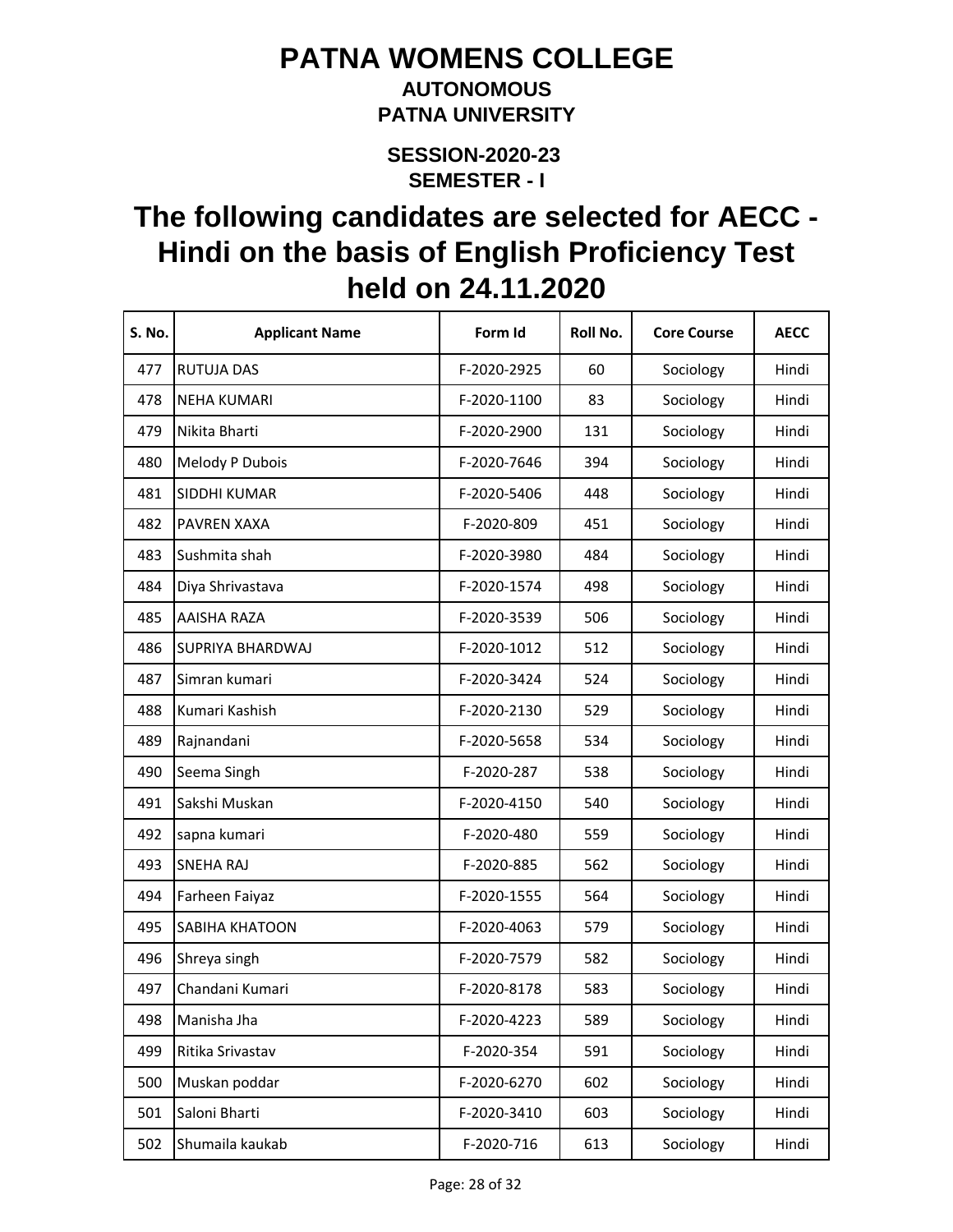### **AUTONOMOUS PATNA UNIVERSITY**

**SEMESTER - I SESSION-2020-23** 

| S. No. | <b>Applicant Name</b>  | Form Id     | Roll No. | <b>Core Course</b> | <b>AECC</b> |
|--------|------------------------|-------------|----------|--------------------|-------------|
| 503    | SUSHMITA TIGGA         | F-2020-7691 | 628      | Sociology          | Hindi       |
| 504    | <b>BEAUTI ANAND</b>    | F-2020-5508 | 630      | Sociology          | Hindi       |
| 505    | <b>ANJALI BHARTI</b>   | F-2020-5238 | 635      | Sociology          | Hindi       |
| 506    | Areej Reyazuddin Ahmad | F-2020-2053 | 640      | Sociology          | Hindi       |
| 507    | Shejal Sinha           | F-2020-1311 | 653      | Sociology          | Hindi       |
| 508    | KUMARI SNEHA SINHA     | F-2020-3032 | 657      | Sociology          | Hindi       |
| 509    | <b>ANJU KUMARI</b>     | F-2020-6671 | 661      | Sociology          | Hindi       |
| 510    | Ananya Singh           | F-2020-120  | 674      | Sociology          | Hindi       |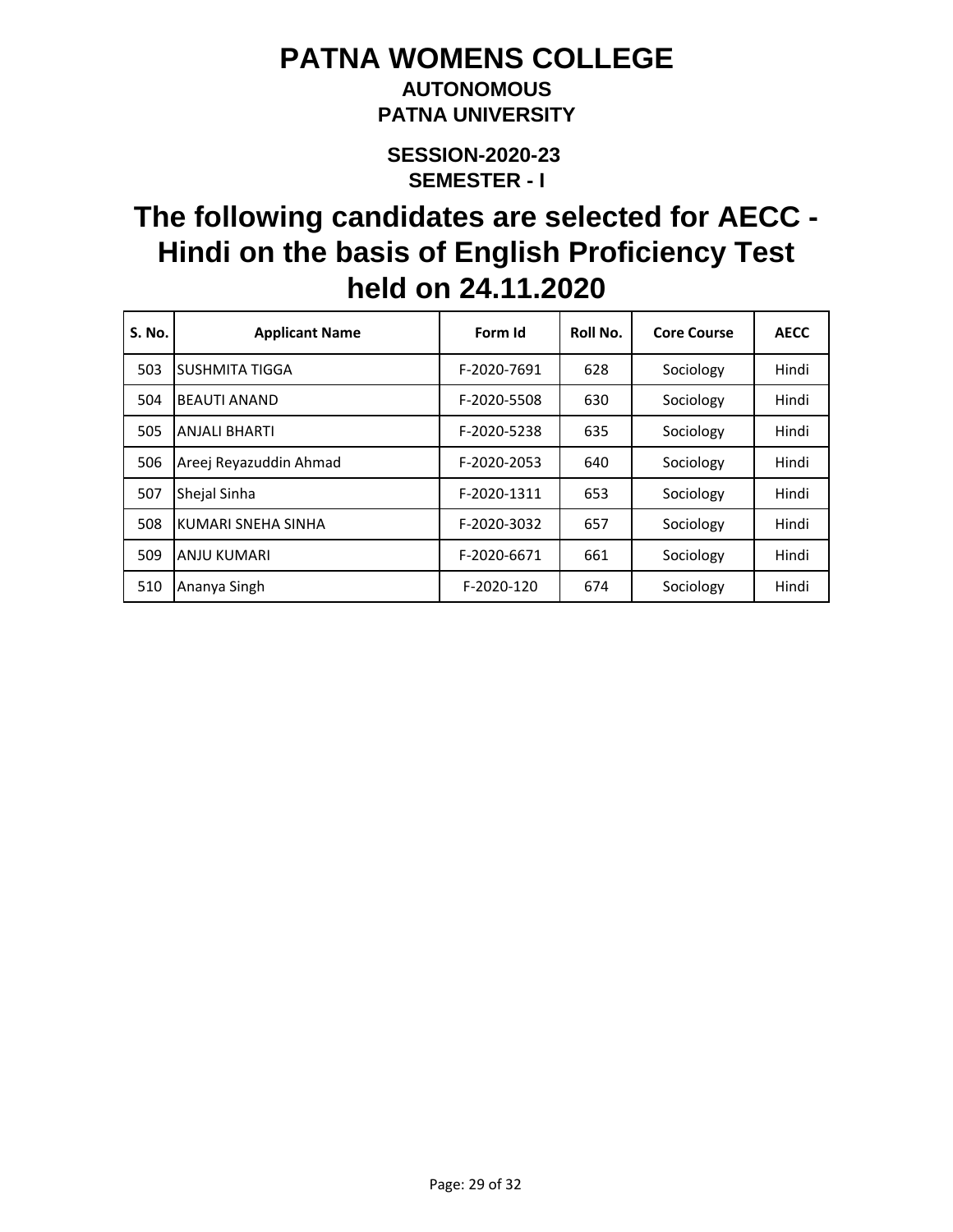### **AUTONOMOUS PATNA UNIVERSITY**

**SEMESTER - I SESSION-2020-23** 

| S. No. | <b>Applicant Name</b> | Form Id     | Roll No. | <b>Core Course</b> | <b>AECC</b> |
|--------|-----------------------|-------------|----------|--------------------|-------------|
| 511    | Manyi Kumari          | F-2020-3676 | 8        | <b>Statistics</b>  | Hindi       |
| 512    | <b>FIZA PARWEEN</b>   | F-2020-4783 | 9        | <b>Statistics</b>  | Hindi       |
| 513    | <b>NEHA KUMARI</b>    | F-2020-4976 | 28       | <b>Statistics</b>  | Hindi       |
| 514    | Ritu Chourasia        | F-2020-3282 | 131      | <b>Statistics</b>  | Hindi       |
| 515    | Divyanka              | F-2020-4419 | 273      | <b>Statistics</b>  | Hindi       |
| 516    | AARJU KUMARI          | F-2020-2167 | 285      | <b>Statistics</b>  | Hindi       |
| 517    | Nandita kumari        | F-2020-3415 | 294      | <b>Statistics</b>  | Hindi       |
| 518    | Priyambada            | F-2020-3689 | 302      | <b>Statistics</b>  | Hindi       |
| 519    | <b>KIRTI MISHRA</b>   | F-2020-2388 | 305      | <b>Statistics</b>  | Hindi       |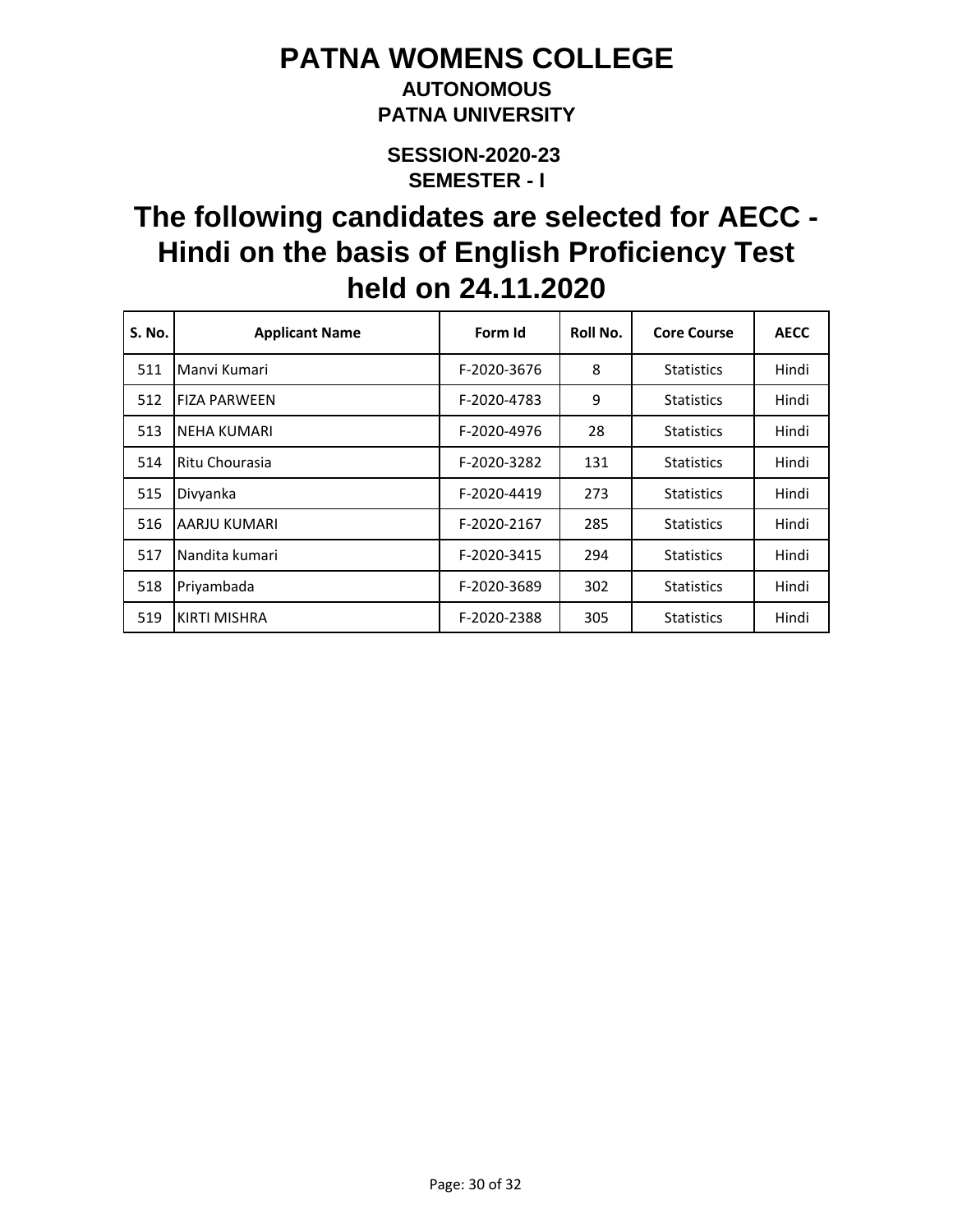#### **AUTONOMOUS PATNA UNIVERSITY**

**SEMESTER - I SESSION-2020-23** 

| S. No. | <b>Applicant Name</b> | Form Id     | Roll No. | <b>Core Course</b> | <b>AECC</b> |
|--------|-----------------------|-------------|----------|--------------------|-------------|
| 520    | <b>Bhavya Durg</b>    | F-2020-3083 | 110      | Zoology            | Hindi       |
| 521    | NAMRATA SINGH         | F-2020-626  | 111      | Zoology            | Hindi       |
| 522    | Shambhavi Raj         | F-2020-960  | 113      | Zoology            | Hindi       |
| 523    | Pallavi Kumari        | F-2020-1782 | 115      | Zoology            | Hindi       |
| 524    | PRITY KUMARI          | F-2020-7553 | 116      | Zoology            | Hindi       |
| 525    | Shivani Kumari        | F-2020-7371 | 118      | Zoology            | Hindi       |
| 526    | Noorsaba Khatoon      | F-2020-5299 | 119      | Zoology            | Hindi       |
| 527    | Ratnim Verma          | F-2020-6761 | 125      | Zoology            | Hindi       |
| 528    | Anshika               | F-2020-7515 | 128      | Zoology            | Hindi       |
| 529    | <b>SHALINI KUMARI</b> | F-2020-233  | 129      | Zoology            | Hindi       |
| 530    | <b>ESHIKA</b>         | F-2020-4817 | 132      | Zoology            | Hindi       |
| 531    | Richa                 | F-2020-5267 | 134      | Zoology            | Hindi       |
| 532    | <b>ANJALI KUMARI</b>  | F-2020-7611 | 136      | Zoology            | Hindi       |
| 533    | <b>SHREYA KUMARI</b>  | F-2020-8119 | 138      | Zoology            | Hindi       |
| 534    | PRIYA RAJ             | F-2020-3073 | 139      | Zoology            | Hindi       |
| 535    | Jahanvi singh         | F-2020-7156 | 140      | Zoology            | Hindi       |
| 536    | PARISA ASHRAF         | F-2020-5273 | 143      | Zoology            | Hindi       |
| 537    | <b>DEBIKA MALLICK</b> | F-2020-1025 | 145      | Zoology            | Hindi       |
| 538    | <b>SULATA HANSDA</b>  | F-2020-6907 | 146      | Zoology            | Hindi       |
| 539    | Sushmita kumari       | F-2020-3471 | 147      | Zoology            | Hindi       |
| 540    | Muskan                | F-2020-2576 | 152      | Zoology            | Hindi       |
| 541    | Shivangee Muskan      | F-2020-7006 | 153      | Zoology            | Hindi       |
| 542    | SHILPI KUMARI         | F-2020-5399 | 157      | Zoology            | Hindi       |
| 543    | <b>NEHA KUMARI</b>    | F-2020-5076 | 158      | Zoology            | Hindi       |
| 544    | Mahima Kumari         | F-2020-8214 | 162      | Zoology            | Hindi       |
| 545    | REHA ALAMIA           | F-2020-8323 | 164      | Zoology            | Hindi       |